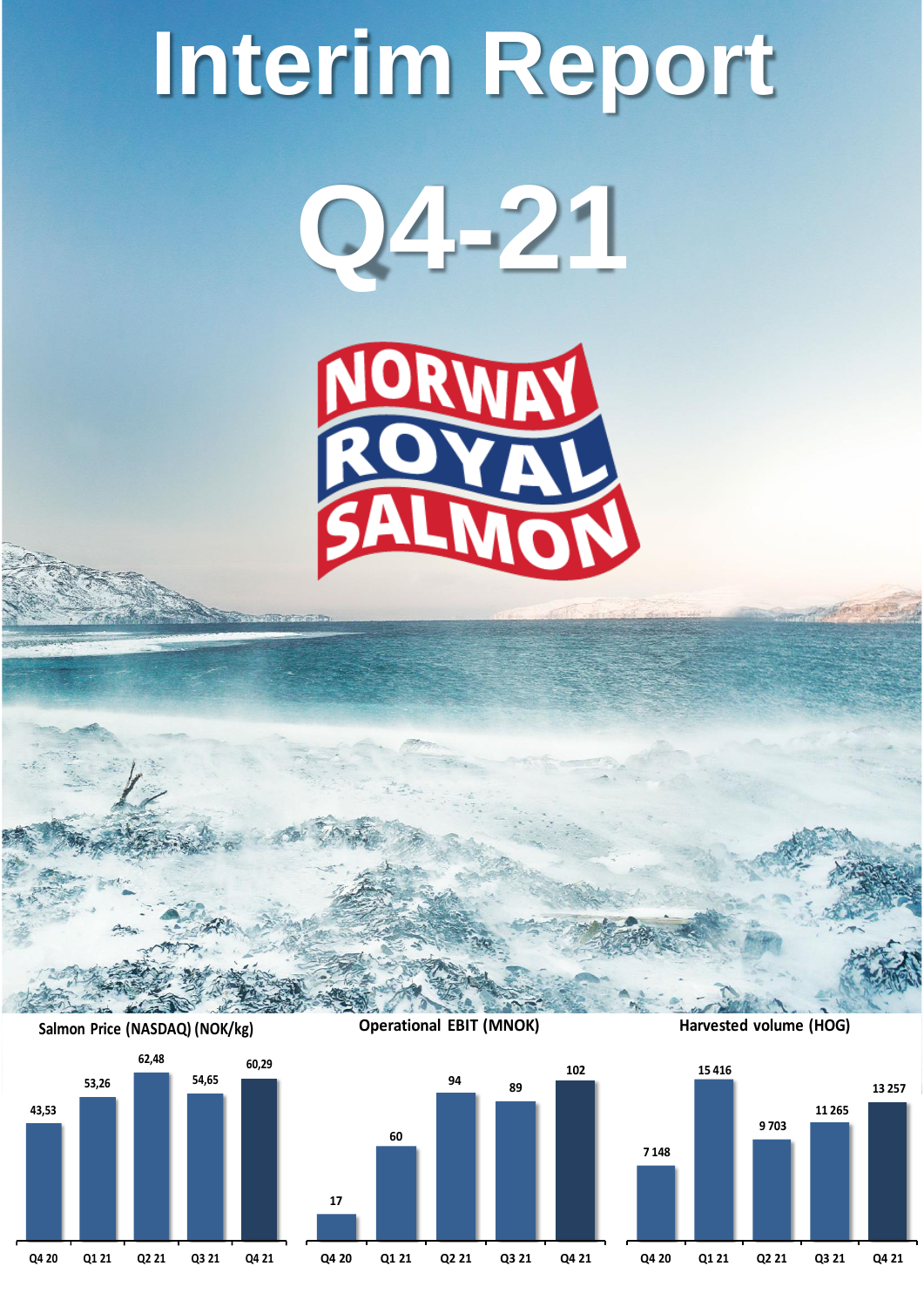

# HIGHLIGHTS Q4 2021

- Operational EBIT of NOK 102 million
	- o Farming Norway: Operational EBIT per kg of NOK 9.25
	- o Farming Iceland: Operational EBIT per kg of NOK 10.05
- Increased production costs from Q4 20
- Harvested volume was 13 257 tonnes, 85 % increase from Q4 20
- Increasing and strong demand during the quarter resulting in high prices at the end of the quarter
- The production at the new smolt facility is performing well and will ensure the supply of smolts from spring this year
- Arctic Offshore Farming is ready to receive fish, but releasing fish is postponed to August 2022
- NRS achieved the following three ESG ratings from the CDP for 2021; score A- and one of the leading companies for both supplier engagement and handling deforestation risks in our supply chain and score B for handling climate change

| NORWAY ROYAL SALMON - KEY FIGURES                     | Q <sub>4</sub> | Q4        | <b>FY</b>     | <b>FY</b> |
|-------------------------------------------------------|----------------|-----------|---------------|-----------|
| (NOK '000)                                            | 2021           | 2020      | 2021          | 2020      |
|                                                       |                |           |               |           |
| Operating revenues                                    | 1 495 545      | 1 154 189 | 5 800 895     | 5 118 867 |
| <b>Operational EBITDA</b>                             | 141 540        | 43 4 82   | 494 157       | 346 999   |
| <b>Operational EBIT</b>                               | 101 630        | 16 997    | 344 260       | 246 252   |
| Income from associates                                | 16 165         | $-45719$  | 35 35 6       | $-1985$   |
| <b>EBIT</b>                                           | 2 5 3 6        | $-260387$ | 472 178       | 107 609   |
| <b>EBT</b>                                            | $-10731$       | $-271937$ | 735 245       | 72 970    |
|                                                       |                |           |               |           |
| EPS (NOK) – before fair value adjustments             | 1,96           | $-0,60$   | 12,43         | 4,27      |
|                                                       |                |           |               |           |
| Net cash flow from operating activities <sup>2)</sup> | $-83506$       | $-103993$ | 274 512       | 384 548   |
| Investments in fixed assets/licenses <sup>2)</sup>    | 287 089        | 326 852   | 1 115 604     | 1 511 524 |
|                                                       |                |           |               |           |
| NIBD according to covenant                            |                |           | 2 2 8 5 5 8 6 | 1 294 554 |
| Equity ratio                                          |                |           | 52,6 %        | 53,8%     |
|                                                       |                |           |               |           |
| Volume harvested (HOG)                                | 13 257         | 7 1 4 8   | 49 640        | 30 509    |
| Operational EBIT per kg <sup>1)</sup>                 | 9,43           | 5,05      | 9,55          | 9,91      |

 $<sup>1</sup>$  Operational EBIT per kg from Farming and Sales (before non-recurring items)<sup>1</sup></sup>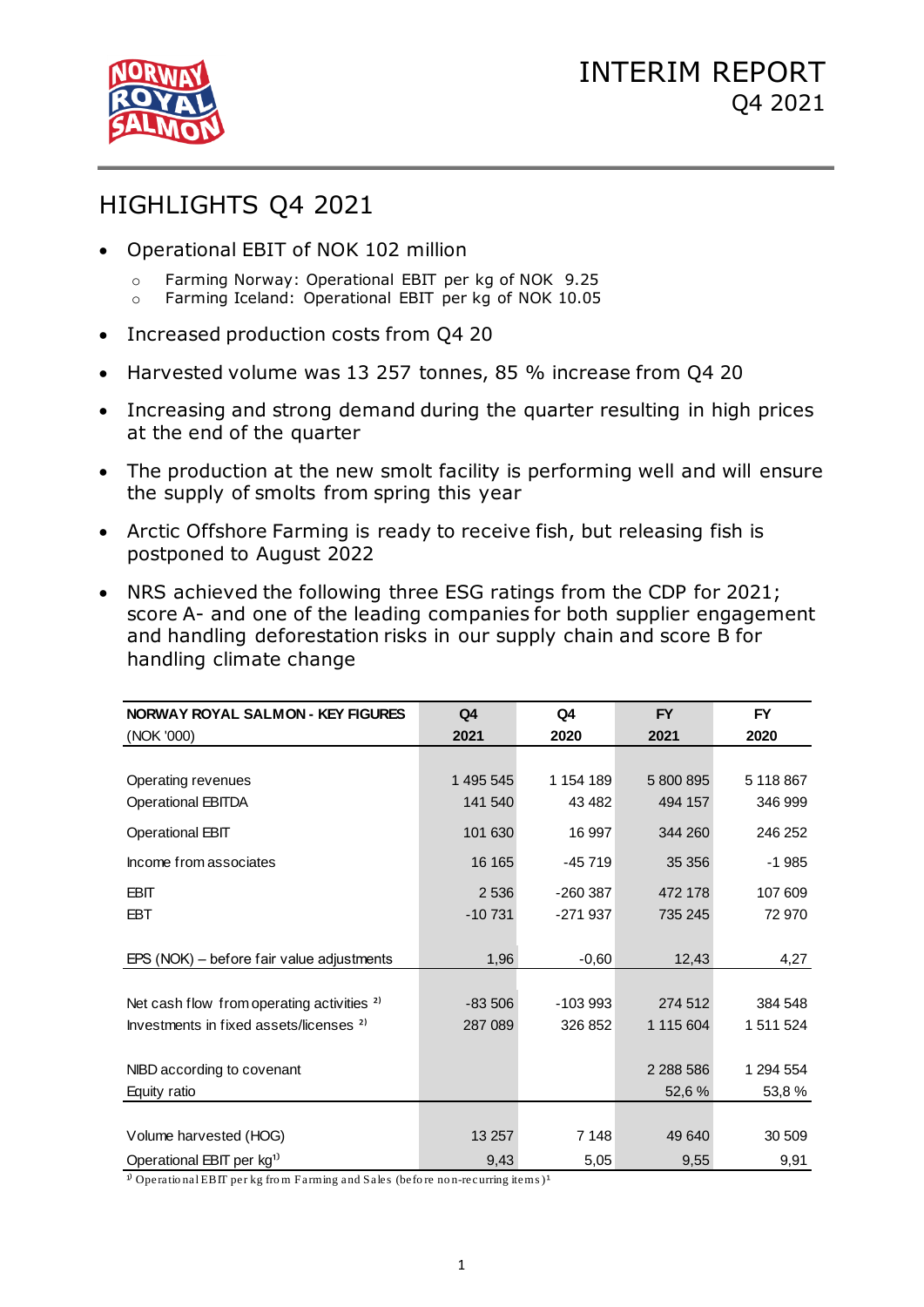

# FINANCIAL PERFORMANCE

*(Figures in brackets = 2020, unless otherwise specified)*

For the 2021 reported figures, Arctic Fish Group is consolidated from 1 January 2021. For all corresponding figures for 2020, Arctic Fish Group was accounted as an associated company and not fully consolidated in the 2020 figures.

## Revenues and results

Norway Royal Salmon posted operating revenues of NOK 1 495.5 million (NOK 1 154.2 million) in the fourth quarter of 2021, an increase of 29.6 per cent from the corresponding prior-year period. The Group achieved an operational EBIT of NOK 101.6 million (NOK 17.0 million), an increase of NOK 84.6 million compared to corresponding quarter in 2020. The increase in operational EBIT is due to higher salmon prices and increased harvest volumes. A gain on open fixed-price contracts compared to the level of Fish Pool prices of NOK 2.2 million (NOK 49.9 million) was recognised in the quarter. Overhead costs for the quarter amounted to NOK 23.3 million (NOK 19.1 million). This includes start-up costs of Arctic Offshore Farming. The Group recognised a negative fair value adjustment of NOK 110.3 million (negative NOK 231.7 million), an increase of NOK 121.3 million compared to the corresponding quarter in 2020.

The farming business harvested 13 257 tonnes (7 148 tonnes) gutted weight in the quarter, an increase of 85 per cent. Farming and Sales achieved an operational EBIT per kg of NOK 9.43 (NOK 5.05). The increase in operational EBIT per kg is due to higher salmon prices. Total sold volumes in the fourth quarter were 26 809 tonnes (23 244 tonnes).

## Financial items and share of profit from associates

Result from associates amounted to NOK 16.2 million (loss NOK 45.7 million) in the fourth quarter. NRS' share of fair value adjustments to the biomass af ter tax amounted to NOK 11.7 million (negative NOK -26.7 million). Associated Norwegian farming companies harvested 2 120 tonnes, 2 684 tonnes less than in the corresponding period last year. NRS' share of the above figure amounts to 771 tonnes, a decrease of 977 tonnes.

Net financial expenses for the period were NOK 13.3 million (NOK 11.6 million), an increase of NOK 1.7 million. The increase in the recurring finance expenses is explained by a higher NIBD.

## Balance sheet

At the end of the reporting period, total assets amounted to NOK 8 442.2 million, an increase of NOK 387.7 million from the prior quarter's end. The change in total assets is attributable to several factors. Deferred tax assets increased by NOK 19.5 million, licenses increased by NOK 2.8 million, property, plant and equipment increased by NOK 251.7 million, non-current financial assets increased by NOK 27.9 million and receivables increased with 127.0 million. Fair value adjustments of the biomass decreased by NOK 96.3 million, and inventories and biomass at cost increased by NOK 70.4 million; hence, the total decrease in inventories and biological assets was NOK 25.9 million. Bank deposits decreased by NOK 15.2 in the quarter.

The Group's net interest-bearing debt increased by NOK 396.5 million, from NOK 2 184.9 million at the end of the previous quarter to NOK 2 581.4 million on 31 December 2021. The increase is attributable to increased working capital of NOK 222.1 million, investments in fixed assets of NOK 272.0 million, investment in associated company of NOK 12.5 million, interest payments of NOK 24.0 million, paid taxes of NOK 2.8 million and implementation of IRFS 16 with leases in Arctic Fish of NOK 4.7 million. A positive operational EBITDA of NOK 141.5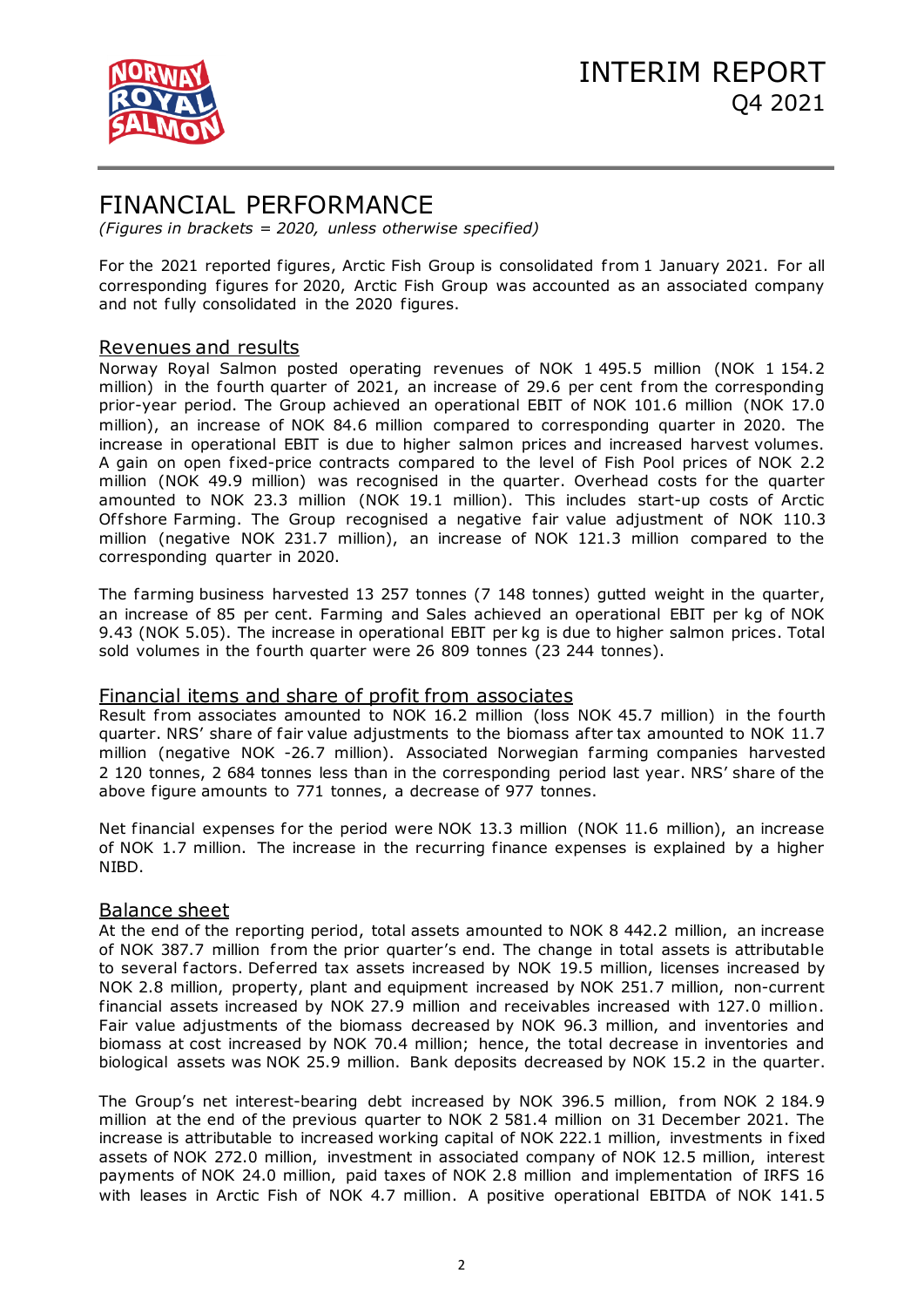

million had the opposite effect. The Group had an unused credit facility of NOK 1 192.4 million at the end of the quarter, and bank deposits of NOK 65.2 million.

On 31 December, the Group's equity totalled NOK 4 443.4 million, an increase of NOK 22.1 million from the end of the previous quarter. The increase is attributable to a total comprehensive income of NOK 24.3 million, while NOK 1.2 million as share option costs and NOK 1.0 million as equity transactions from associated companies had the opposite effect. The equity ratio at the end of the quarter is 52.6 per cent.

## Statement of cash flow

The Group's operating activities generated a negative cash flow of NOK 83.5 million during the quarter, which represents an increase of NOK 20.5 million compared with the corresponding prior-year quarter. The negative cash flow is attributable to increased working capital items of NOK 222.1 million and paid taxes of NOK 2.8 million while an operational EBITDA of NOK 141.5 million had the opposite effect.

Net cash outflows related to investing activities in the fourth quarter amounted to NOK 284.5 million (NOK 350.5 million). Investments in fixed assets of NOK 272.0 million and investment in associated company of NOK 12.5 million had a negative ef fect on the cash flow.

The cash inflows from financing activities totaled NOK 352.8 million (NOK 469.2 million) in the fourth quarter. The positive cash inflow is attributable to an increased revolving loan facility by NOK 350.0 million and increased overdraft facility of NOK 77.5 million. Paid instalments on non-current debt of 35.3, instalments and interest on the right to use liabilities of NOK 19.9 million and finance costs of NOK 19.4 had the opposite ef fect.

# SEGMENT INFORMATION

The Group is organised into two business areas: Farming and Sales. The performance of the two business areas are monitored with the overall objective of maximising Operational EBIT and margins.

Norway Royal Salmon monitors the overall value creation f rom operations based on the salmon's source of origin. Consequently, external reporting focuses on measuring the overall profitability of the harvested volume based on source of origin (Operational EBIT/kg). For this reason, the contribution from sales operations in Norway is allocated to Farming Norway.

During the first quarter of 2021, NRS increased its ownership in Arctic Fish to 51.28 per cent and achieved control over the company. Consequently, the Farming business was divided into two geographical segments: Farming Norway and Farming Iceland.

The group owns 53 885 tonnes MAB to produce salmon, divided between 36 085 tonnes MAB for salmon farming in Norway, located in Troms and Finnmark, and 17 800 tonnes MAB for salmon farming in Iceland, located in the Westfjords area. In addition, the group owns 5 300 tonnes MAB for trout farming in Iceland.

## FARMING NORWAY

Operational EBIT came in at NOK 95.4 million (NOK 36.1 million), an increase of NOK 59.4 million compared with the same quarter last year. Operational EBIT (ex. contracts) per kg amounted to NOK 9.16 (negative NOK 1.93). Gain on fixed-price contracts of NOK 0.08 per kg (NOK 6.98) resulted in an operational EBIT per kg of NOK 9.25 (NOK 5.05).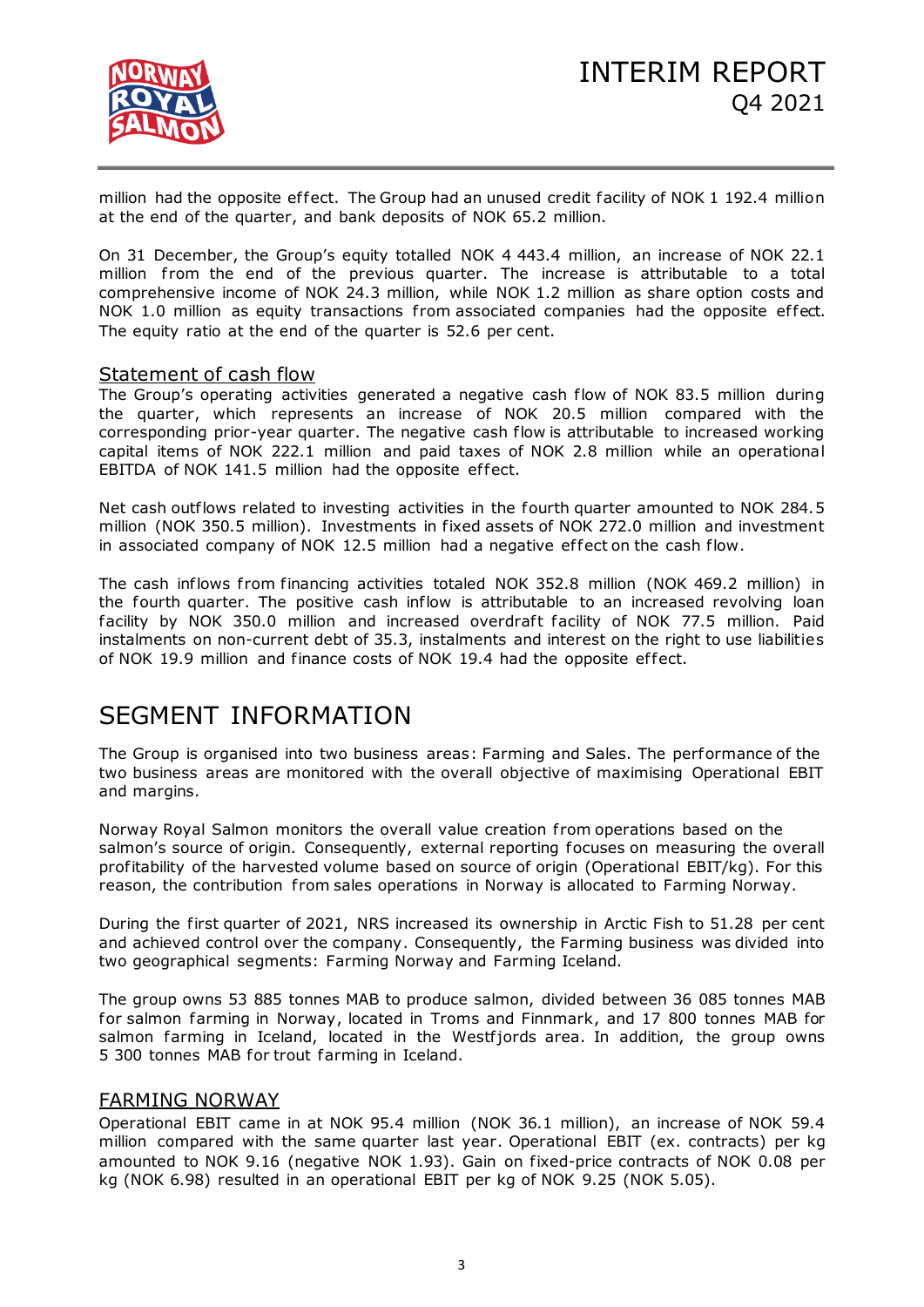

10 319 tonnes (7 148 tonnes) were harvested in the fourth quarter, an increase of 3 171 tonnes compared with the same quarter last year. The achieved price for the farming operations was NOK 3.32 higher per kg than achieved in the third quarter of 2021 and NOK 14.31 higher per kg than in the corresponding period last year. The size of the harvested fish contributed positively to the price achievement, while the timing of harvest during the quarter and the quality of the fish had negative impact.

Total production cost per kg for harvested fish was NOK 46.57, which is NOK 6.14 higher than in the third quarter of 2021 and NOK 2.88 higher than in the corresponding period last year. The increase in the production cost is due to harvesting from ISA-sites with high harvestingand wellboat costs. At the end of the quarter, NRS has no fish in ISA-areas.

The biomass in sea decreased with 769 tonnes (3.0 per cent) compared to the previous quarter and decreased by 5 037 tonnes (16.9 per cent) compared to the corresponding quarter in 2020. In the latter part of the quarter, a development of winter wounds on large fish occurred. This affected the price achievement in the quarter and a higher impact is expected in the next quarter. The production cost is expected to slightly decrease in Q1 2022. Production of fish delivered from the new smolt plant and phasing out triploid fish in the next few years are expected to lead to a decrease in the production costs during the next years.

The estimated harvest volume is 35 000 tonnes gutted weight for 2022 and about 50 000 tonnes gutted weight for 2023, a significant increase of 43 per cent. The harvest volume for 2022 has been reduced by 3 500 tonnes from the O3 21 report. Almost half of the reduction is due to higher harvest volumes in Q4 21 and the rest of the reduction is due to further accelerated harvesting in 2022 and thus reduced production as a result of the development of winter wounds. Number of smolt released to sea for 2021 was only 8.0 million and the estimate for 2022 is 13.0 million.

| <b>KEY FIGURES</b>                              | Q4        | Q4        | <b>FY</b> | FY        |
|-------------------------------------------------|-----------|-----------|-----------|-----------|
| <b>Farming Norway</b><br>(NOK '000)             | 2021      | 2020      | 2021      | 2020      |
|                                                 |           |           |           |           |
| Operating revenues                              | 1 494 405 | 1 144 439 | 5 172 881 | 5 108 577 |
| <b>Operational EBITDA</b>                       | 120 125   | 61 669    | 354 335   | 401 814   |
| <b>Operational EBIT</b>                         | 95 439    | 36 074    | 374 781   | 302 479   |
| Driftsresultat (EBIT)                           |           |           |           |           |
| Investment in tangible assets/licenses          | 213 957   | 326 852   | 953 686   | 1 511 524 |
| Volume harvested (tonnes HOG)                   | 10 319    | 7 148     | 38 161    | 30 509    |
| Operational EBIT per kg (ex contracts)          | 9,16      | $-1,93$   | 9,56      | 6,90      |
| Gain (+)/Loss (-) on open fixed price contracts | 0,08      | 6,98      | 0,26      | 3,01      |
| Operational EBIT per kg                         | 9.25      | 5,05      | 9.82      | 9,91      |

The NRS' Sales operations experienced an increase in sales volumes of 3 per cent compared with the corresponding prior-year period. 23 871 tonnes (23 244 tonnes) were sold in the fourth quarter. The NRS' Sales operations had a negative operational EBIT before open fixed price contracts of NOK -2.0 million (positive of NOK 1.0 million), which equates to NOK -0.09 (NOK 0.04) per kg sold volume in the period. 90 per cent of NRS Farming's harvested fish were sold in the spot market in the fourth quarter, while 10 per cent were sold at fixed prices. The fixed price contracts resulted in a gain of NOK 0.9 million (NOK 49.9 million) compared to the level of Fish Pool prices.

The sales volumes to Western Europe and Asia increased by 2 per cent, while volumes to Eastern Europe decreased by 14 per cent in the quarter. The volumes sold in Norway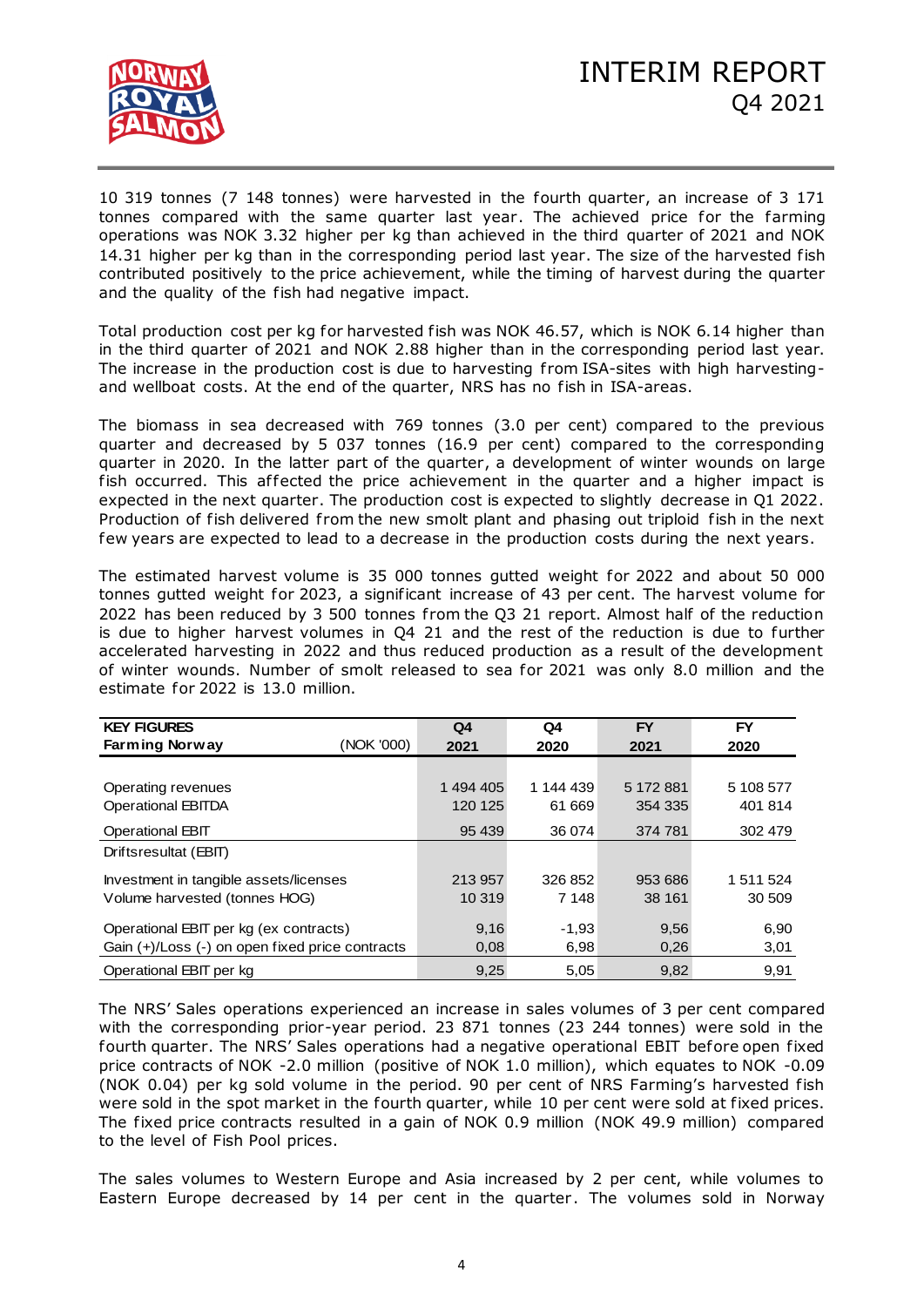

decreased by 3 per cent in the quarter. In the fourth quarter, Western Europe accounted for 83 per cent of the export volumes, Asia for 10 per cent and Eastern Europe for 6 per cent. Domestic volume amounts to 15 per cent of the total sold volume.

NRS has two major investment projects in progress, a new smolt facility and Arctic Offshore Farming. The investment in a new smolt facility is strategically important for NRS, and the facility is centrally located in relation to the fish farming sites. When the facility is finished in the first quarter of 2022, it will be one of the world's largest and most modern smolt facilities within RAS technology. The facility is designed with potential for further extensions. The smolt facility will ensure the supply of smolts and contribute to increased biological safety, increased quality and bigger smolt, as well as improve the timing of smolt releases into the sea. This will improve the utilisation of the Group's MAB and reduce production costs. NRS started production in the smolt facility in May 2021 and will release this fish into the sea in the spring of 2022 and harvest this fish in the summer of 2023. The production has performed well up to now.

The investment in Arctic Offshore Farming is a strategically important investment, where NRS develops and builds the offshore technology of the future for the aquaculture industry. This technological solution enables aquaculture in significantly more exposed waters and will help to increase the utilisation of sea areas. The site Fellesholmen is per date the most exposed salmon farming site in Norway. We have now gained experience on the harsh winter conditions on the site and lowering the cages to submerged position works well. Both cages are installed on site and are ready for fish. Due to a significant drop in sea temperatures and harsh weather conditions, moving the fish into the cages was postponed. The next generation smolt suitable for release into the off shore cages will be ready from our Dafjord smolt facility in August 2022 and are expected to be harvested in Q4 2023 and Q1 2024.

# FARMING ICELAND

*(Figures in brackets = 2020. All corresponding figures from 2020 for Farming Iceland are for information purposes. The Arctic Fish Group is consolidated from 1 January 2021.)*

Operational EBIT came in at NOK 29.5 million (negative NOK -13.8 million), an increase of NOK 43.3 million compared with the same quarter last year. Operational EBIT per kg amounted to NOK 10.05 (negative NOK -4.62).

2 938 tonnes (2 988 tonnes) were harvested in the fourth quarter, a decrease of 50 tonnes compared with the same quarter last year. The achieved price for the farming operations was NOK 1.53 higher per kg than achieved in the third quarter of 2021 and NOK 18.49 higher per kg than in the corresponding period last year. The quality of the fish is very good in Iceland and the size of the harvested fish contributed positively to the price achievement. Gain on fixed-price contracts in the fourth quarter of NOK 0.44 per kg is included in the operational EBIT.

Total production cost per kg for harvested fish in the fourth quarter of 2021 was NOK 46.54, which is NOK 2.04 higher than in the third quarter of 2021, and NOK 3.82 higher than in the corresponding period last year. Wellboat costs have temporary increased compared with the third quarter. The harvesting costs are still high, but the company is planning to invest in a new harvesting plant in 2022.

The biomass in sea increased by 500 tonnes (4.6 per cent) compared to the previous quarter and increased by 964 tonnes (9.2 per cent) compared to corresponding quarter in 2020.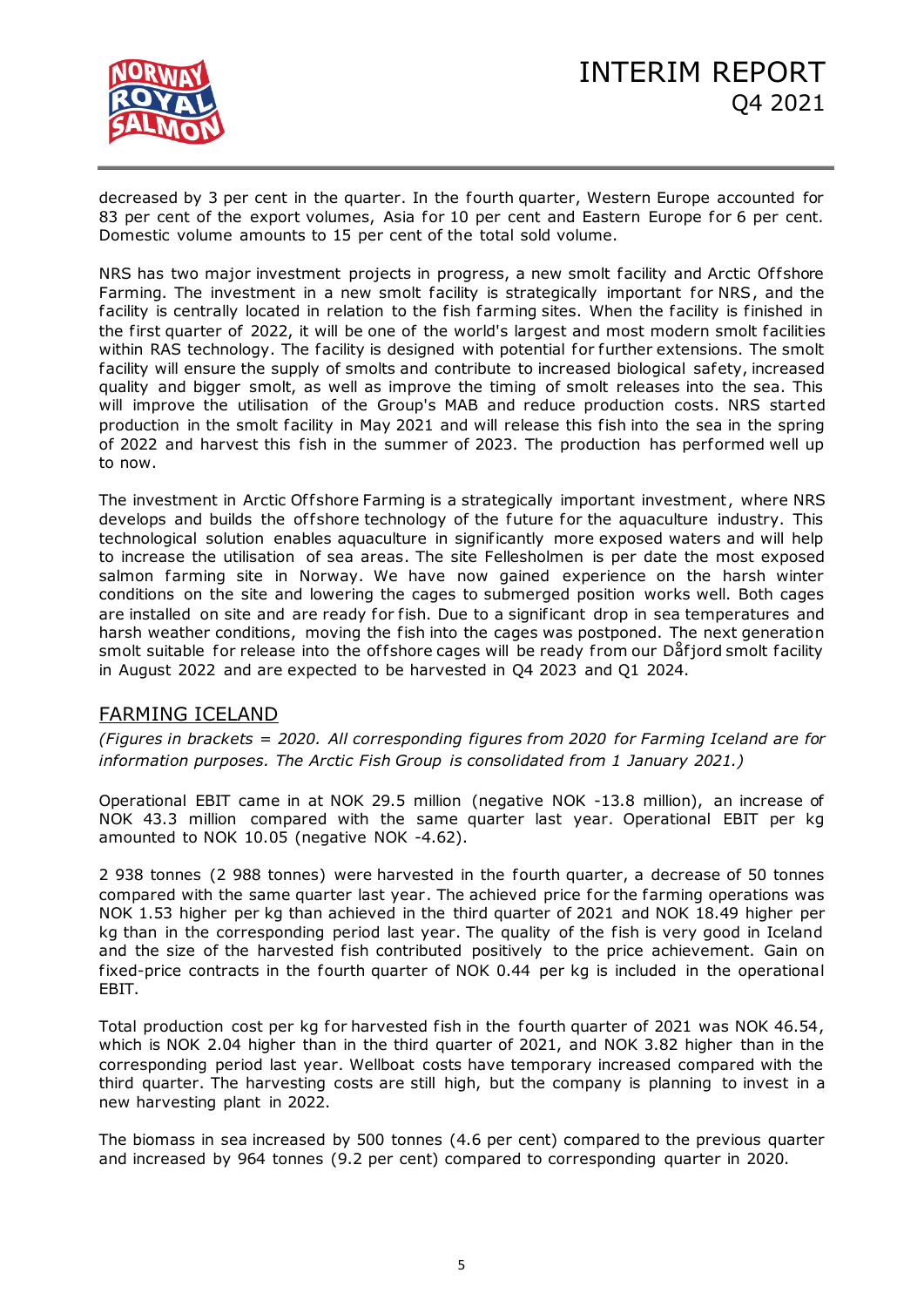

Arctic Fish has been experiencing severe biological issues in two of its sites in Dyraf jordur. These biological issues and mortalities are thought to have been caused by the following. The highest mortality is related to cages with the highest average weight. Examination on fish shows mortality related to circulation problems, suboptimal gill conditions and Heart and Skeletal Muscle Inflammation (HSMI). HSMI are characterized as endemic in Iceland. Limitations on the harvesting capacity has increased the loss for the company, both as a preventive measurement and to reduce the loss when the situation occurred. Further examinations and analysis are ongoing to secure a sufficient evaluation and conclusions, including implementation of relevant measurement to avoid similar incidents.

The situation is now considered to be stable. All efforts were made to handle this efficiently and minimize losses, which include speeding up harvesting in these two sites. The current assessment of total mortality is about 3.0 thousand tonnes LW and representing an estimated non-recurring cost of NOK 106 million in Q1 2022. Due to this incident the estimated harvest volumes for 2022 is reduced from 13 000 tonnes to 10 100 tonnes. The production cost for Q1 2022 is expected to increase due to the incident in Dyraf jordur.

The estimated harvest volume for 2023 is 13 000 tonnes gutted weight, an increase of 29 per cent from 2022. Number of smolt released to sea for 2021 was 2.7 million and the estimate for 2022 is 3.6 million.

| CENT FROM ZUZZ. NUMBER OF SHIOR REGISED TO SEG FOR ZUZT WAS Z.7 MINION THIC CHE ESTIM<br>for $2022$ is $3.6$ million. |            |                |         |           |           |
|-----------------------------------------------------------------------------------------------------------------------|------------|----------------|---------|-----------|-----------|
| <b>KEY FIGURES</b>                                                                                                    |            | Q <sub>4</sub> | Q4      | <b>FY</b> | <b>FY</b> |
| Farming Iceland                                                                                                       | (NOK '000) | 2021           | 2020 *  | 2021      | 2020 *    |
|                                                                                                                       |            |                |         |           |           |
| Operating revenues                                                                                                    |            | 166 253        | 113814  | 595 895   | 339 374   |
| <b>Operational EBITDA</b>                                                                                             |            | 42 4 65        | $-2734$ | 121 128   | 44 913    |
| Operational EBIT                                                                                                      |            | 29 5 26        | -13 800 | 99 527    | 4800      |
|                                                                                                                       |            |                |         |           |           |
| Investment in tangible assets/licenses                                                                                |            | 68 174         | 26 319  | 161 918   | 97235     |
| Volume harvested (tonnes HOG)                                                                                         |            | 2938           | 2988    | 11 479    | 7 443     |
| Operational EBIT per kg                                                                                               |            | 10.05          | $-4.62$ | 8,67      | 0.64      |

*\* Figures from 2020 are shown for information purposes and these are not a part of the consolidated figures for 2020.*

Arctic Fish is a fish farming company located in the Westfjords, Iceland and was listed on Euronext Growth on the Oslo Stock Exchange in February 2021. The company has an expected production cost below the average for Norwegian fish farming companies. Arctic Fish has substantial growth potential and estimates a harvest volume of approximately 24 000 tonnes in 2025.

# **SHARES**

As of 31 December 2021, Norway Royal Salmon ASA has totally 43 572 191 shares, allocated among 3 114 shareholders, an increase of 410 from the end of the previous quarter. At the end of the quarter, the group had 197 495 treasury shares. The share price decreased from NOK 179.20 at the end of September 2021 to NOK 163.40 at the end of December 2021. 2 937 843 shares were traded during the quarter.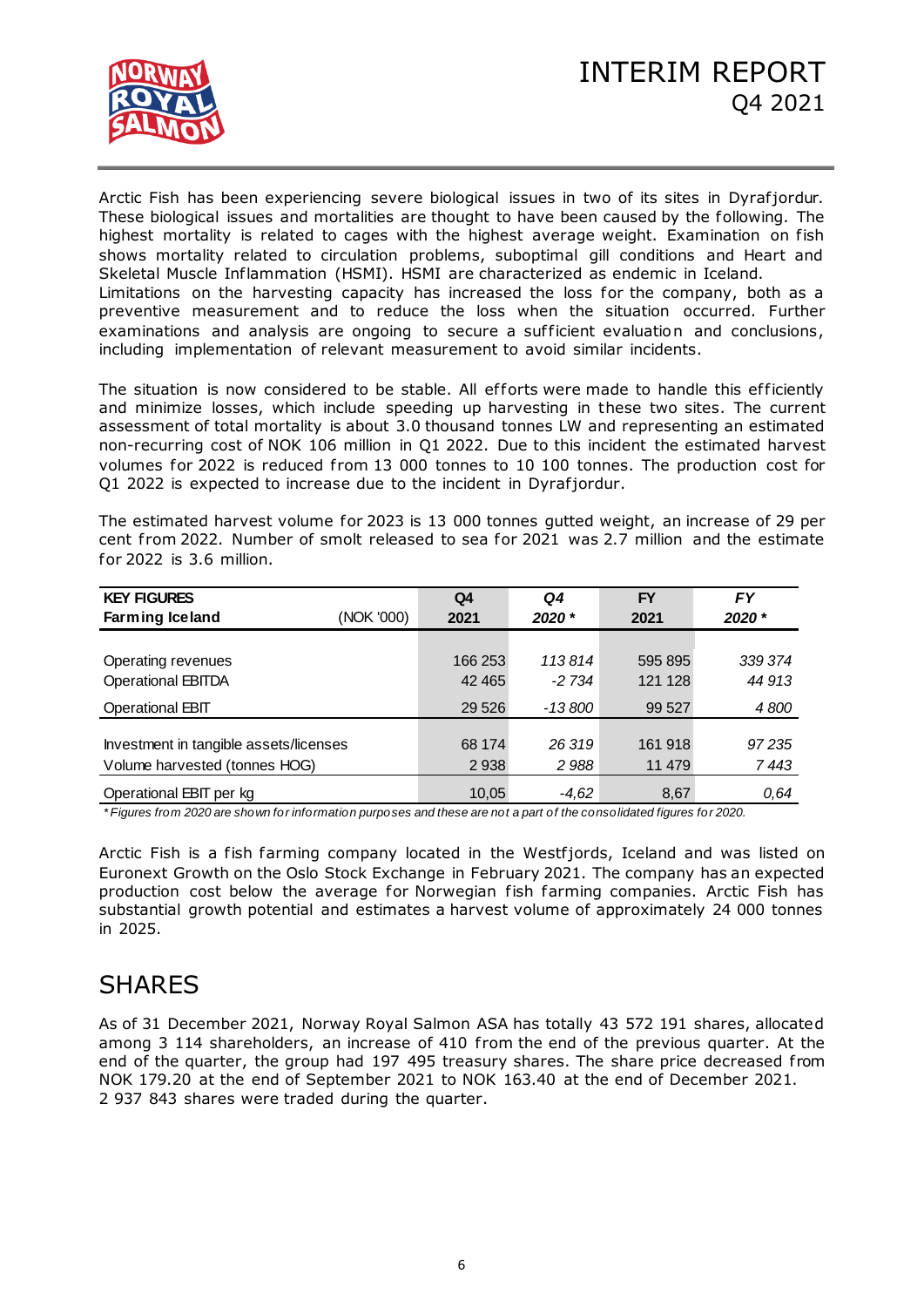

# EVENTS IN OR SUBSEQUENT TO THE QUARTER

# Combination of SalmoNor and Norway Royal Salmon ASA

On 11 of January 2022 Norway Royal Salmon ASA («NRS») and NRS Farming AS entered into a Share Purchase Agreement to acquire 100% of the shares in SalmoNor from NTS ASA ("NTS") (the "Transaction").

The agreement follows the stock exchange notice released on 30 September 2021, stating that the Board of Directors in NTS has initiated a strategic dialogue on a potential combination of SalmoNor and NRS. NTS' representatives in the Board of Directors in NRS has declared themselves disqualified and have consequently not participated in the evaluation of the Transaction.

SalmoNor is a fully integrated salmon farming company with an attractive license portfolio in production area 7 in Central Norway and with an estimated harvesting volume of 34 750 tonnes in 2022 and 39 000 tonnes in 2023 (HOG). SalmoNor has over time delivered strong operational results and NRS see a significant potential in combining the two companies, creating a fully integrated, large-scale salmon farmer with an attractive license portfolio in top-performing regions. The management of SalmoNor and NRS see a clear strategic rationale in combining best practice from both companies to improve the performance and profitability within smolt, grow-out, development licenses and sales.

## Environmental rating

Norway Royal Salmon is committed to nature and wants to be transparent about its actions. In 2021 we participated in CDP's annual disclosure and scoring process for environmental transparency for the third time. While we are only in the beginning of our journey towards a low carbon economy, we are pleased to see that our efforts so far were awarded with the score B for handling climate change and score A- for handling deforestation risks in our supply chain. CDP has rated NRS as one of the leading companies, with score A-, in its Supplier Engagement Rating (SER). The SER provides a rating for how ef fectively companies are engaging their suppliers on climate change.

## Electrification initiatives

NRS has started transition to electrification of the feed barges at our farming locations in Norway. In this connection, the company has applied for and has been granted funds from ENOVA\*. Solutions for our feed barges are partly batteries charged by fossil fuel (hybrid) and partly batteries charged with electricity from the onshore power grid. Per 31.12.2021 approx. 89 per cent of the feed barges in Norway has installed batteries and are operating on a hybrid solution. We expect a significant reduction in carbon emissions and at the same time a more cost- ef ficient power supply.

\*Enova SF is owned by the Norwegian Ministry of Climate and Environment and contributes to reduced greenhouse gas emissions, development of energy and climate technology and a strengthened security of supply.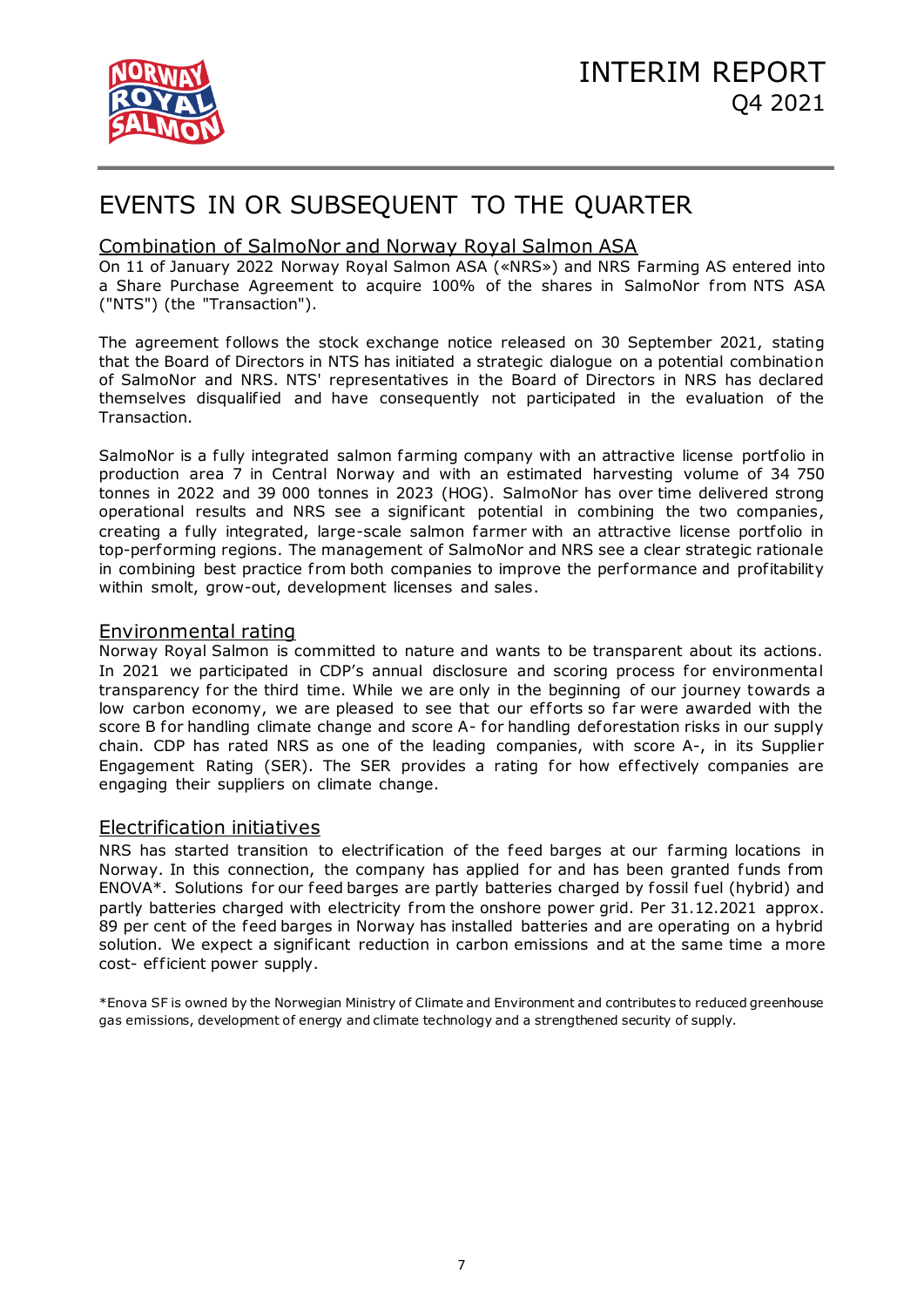

# MARKET CONDITIONS

The total value of salmon exported from Norway in the fourth quarter was NOK 24.5 billion, this is the highest export value in a quarter ever and an increase of NOK 6.3 billion compared to the corresponding quarter last year. The increase of 34.4 per cent from the fourth quarter of 2020 was due to exported volume from Norway being 10.0 per cent higher and that prices was higher than in the fourth quarter of 2020. The spot price (NASDAQ) in the fourth quarter of 2021 was NOK 60.29 per kg superior quality salmon (delivered Oslo). This is an increase of 38.5 per cent from the fourth quarter of 2020 and an increase of 10.3 per cent from the third quarter of 2021. The price in NOK was negatively affected by a stronger Norwegian currency in the quarter. In EUR, the prices of Norwegian salmon increased 49,5 per cent to EUR 6.04 per kg from the fourth quarter of 2020. The export price of NOK 62.88 was higher than the spot price and 22.2 per cent higher than in the same period last year.

The price increase in the spot market was again driven by a moderate increase in global supply together with increased demand as Covid-19 restrictions continue to be eased in many countries. Harvested volumes from Norway increased by 10 per cent from the corresponding prior-year period. Harvested volumes from Chile decreased by 7 per cent, while the volumes from other countries increased by 5 per cent. This resulted in an increase in global harvesting volumes of 4 per cent. For Q1 2022, Kontali Analyse expects a harvesting volume 9 per cent lower than in Q1 2021.

With higher salmon prices and moderate supply growth, sold volumes increased by 3 per cent in the quarter compared with the same period last year. This is lower than the increase in global harvest volume and indicates an increase in frozen inventory. Asia, US, and EU were the markets that grew the most.

| Harvest volume (tonnes wfe) | Q4/21   | yr/yr  | Q1/22 E | yr/yr  |
|-----------------------------|---------|--------|---------|--------|
| Norway                      | 445 400 | 10%    | 345 900 | $-2\%$ |
| Chile                       | 201 900 | $-7%$  | 162 800 | $-20%$ |
| UK                          | 39 500  | $-13%$ | 41 300  | $-14%$ |
| Canada                      | 31 700  | $-7%$  | 29 600  | $-8%$  |
| Faroe Islands               | 33 800  | 48 %   | 18 200  | $-19%$ |
| Australia                   | 26 300  | 0%     | 18 400  | 2%     |
| <b>USA</b>                  | 4 900   | 7%     | 2 9 0 0 | $-6\%$ |
| Iceland                     | 11 300  | 7%     | 11 600  | $-9%$  |
| <b>Others</b>               | 14 100  | 38 %   | 11 800  | $-2\%$ |
|                             | 808 900 | 4 %    | 642 500 | $-9%$  |

*Source: Kontali Analyse*

| Sold volumes (tonnes wfe) | Q4/21   | yr/yr  | Q1/22 E | yr/yr  |
|---------------------------|---------|--------|---------|--------|
| EU (incl UK)              | 358 900 | 4%     | 279 100 | $-7%$  |
| USA                       | 154 300 | 4%     | 134 000 | $-14%$ |
| Eastern Europe ex. Russia | 19 000  | $-3%$  | 15 600  | $-1\%$ |
| Russia                    | 29 600  | $-8\%$ | 21 700  | $-19%$ |
| Asia ex. Japan            | 69 100  | 15%    | 64 900  | 6 %    |
| Japan                     | 20 800  | $-2\%$ | 16 200  | $-12%$ |
| Others                    | 125 800 | $-4%$  | 134 900 | 13%    |
|                           | 777 500 | 3%     | 666 400 | -5 %   |

*Source: Kontali Analyse*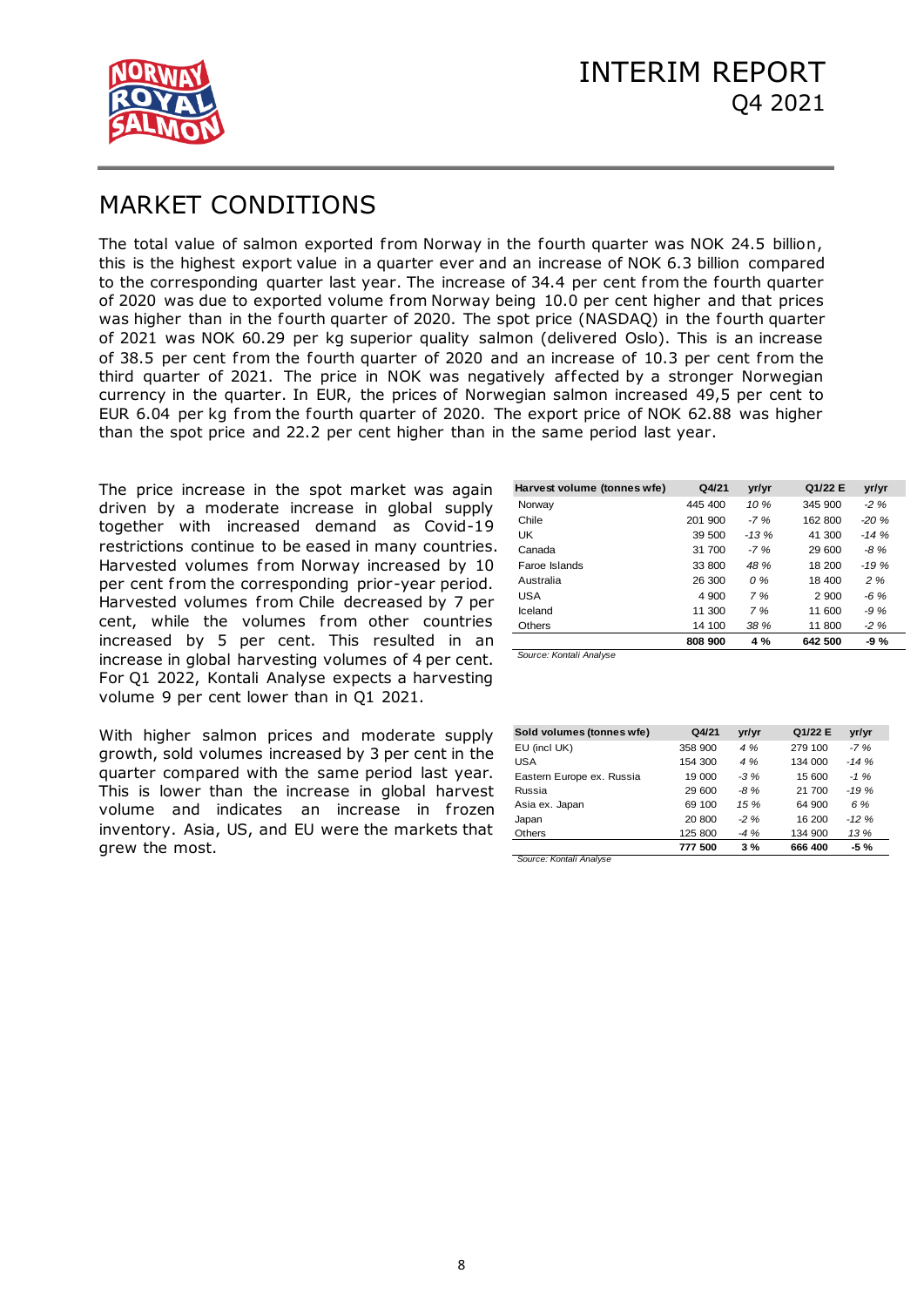

# INTERIM REPORT Q4 2021

Despite higher salmon prices, global import volumes to the EU+UK increased by 4 per cent in the quarter compared to the fourth quarter of 2020; 88 per cent of the volume comes from Norway. The shift in demand from food service towards the retail segment caused by Covid-19 is still visible in the markets. This can be seen in the increase in the import volumes of Holland (13 %) and Poland (3 %) in the fourth quarter. These markets produce processed products for the retail segments. Poland is now by far the largest market for Norwegian salmon. However, markets that have traditionally large food service segments, like France (increase of 22 percent) and Spain (increase of 10 per cent), continued to grow significantly in the fourth quarter. This indicates that these segments are starting to recover from the effects of Covid-19 restrictions.

The global demand for salmon in Asia continues to grow and increased by 11 per cent compared to the fourth quarter of 2020. Import volumes from Norway increased by 16 per cent. Norway's market share was 75 per cent in fourth quarter. Chile's export to this region decreased by 3 per cent. The increase in import volumes is strongly connected to the easing of Covid 19 restrictions.

The total export of salmon to Eastern Europe decreased in the fourth quarter. Global import volumes decreased by 6 per cent but import volumes from Norway increased by 17 per cent. Volumes to Russia from other producer nations decreased by 15 per cent in the fourth quarter. Norway had a market share of 35 per cent in Eastern Europe.

The demand for salmon in North America increased in the fourth quarter. In total, imports to North America increased by 4 per cent, while volume from Norway increased by 21 per cent.

| Q4/2021            | Tonnes (wfe) | yr/yr  | <b>MNOK</b> | yr/yr |
|--------------------|--------------|--------|-------------|-------|
| Norway to EU:      |              |        |             |       |
| Poland             | 65 754       | 3%     | 3 2 5 5     | 23%   |
| France             | 44 790       | 22%    | 2489        | 45 %  |
| Denmark            | 37 315       | $-8\%$ | 1 971       | 26%   |
| UK                 | 22 497       | $1\%$  | 1 253       | 15%   |
| Spain              | 28 436       | $10\%$ | 1 600       | 30%   |
| Holland            | 28 436       | 13%    | 1 709       | 47 %  |
| Others in EU       | 88 704       | 7%     | 4 7 7 6     | 28 %  |
| Total Norway to EU | 315 932      | 6%     | 17 054      | 30 %  |
| Others to EU       | 42 968       | $-13%$ |             |       |
| EU total           | 358 900      | $4\%$  |             |       |

*Source: Norwegian Seafood Council*

| Q4/2021                 | Tonnes (wfe) | yr/yr | <b>MNOK</b> | yr/yr |
|-------------------------|--------------|-------|-------------|-------|
| Norway to Asia          |              |       |             |       |
| South East Asia         | 14 578       | 16%   | 1 083       | 86 %  |
| Japan                   | 15 648       | 17%   | 914         | 26%   |
| Middle East             | 15 458       | 25%   | 973         | 60%   |
| China (incl. Hong Kong) | 9 5 0 9      | 14%   | 684         | 80 %  |
| South-Korea             | 11 643       | 8%    | 768         | 37%   |
| Others in Asia          | 227          | 19 %  | 15          | 53 %  |
| Total Norway to Asia    | 67 063       | 16 %  | 4 4 3 6     | 55 %  |
| Others to Asia          | 22 837       | $-3%$ |             |       |
| Asia Total              | 89 900       | 11 %  |             |       |

*Source: Norwegian Seafood Council*

| Tonnes (wfe) | yr/yr                                                       | <b>MNOK</b> | yr/yr  |
|--------------|-------------------------------------------------------------|-------------|--------|
|              |                                                             |             |        |
| 10 303       | 31%                                                         | 547         | 78 %   |
| 1894         | 21%                                                         | 94          | 48 %   |
| 1 2 8 3      | $-53%$                                                      | 69          | $-38%$ |
| 2447         | 55 %                                                        | 134         | 71 %   |
| 1 0 2 3      | 25%                                                         | 63          | 65 %   |
| 16 950       | 17%                                                         | 907         | 51 %   |
| 31 650       | $-15%$                                                      |             |        |
| 48 600       | $-6\%$                                                      |             |        |
|              | <b>Norway to Eastern Europe</b><br>Norway to Eastern Europe |             |        |

*Source: Norwegian Seafood Council*

| Q4/2021                        | Tonnes (wfe) | vr/vr | <b>MNOK</b> | yr/yr |
|--------------------------------|--------------|-------|-------------|-------|
| <b>Norway to North America</b> |              |       |             |       |
| USA                            | 22 476       | 18%   | 1 642       | 27%   |
| Canada                         | 1 528        | 127 % | 129         | 147 % |
| Total Norway to North Ame      | 24 004       | 21%   | 1 771       | 32%   |
| Others to North America        | 130 296      | 2%    |             |       |
| North America Total            | 154 300      | $4\%$ |             |       |

*Source: Norwegian Seafood Council*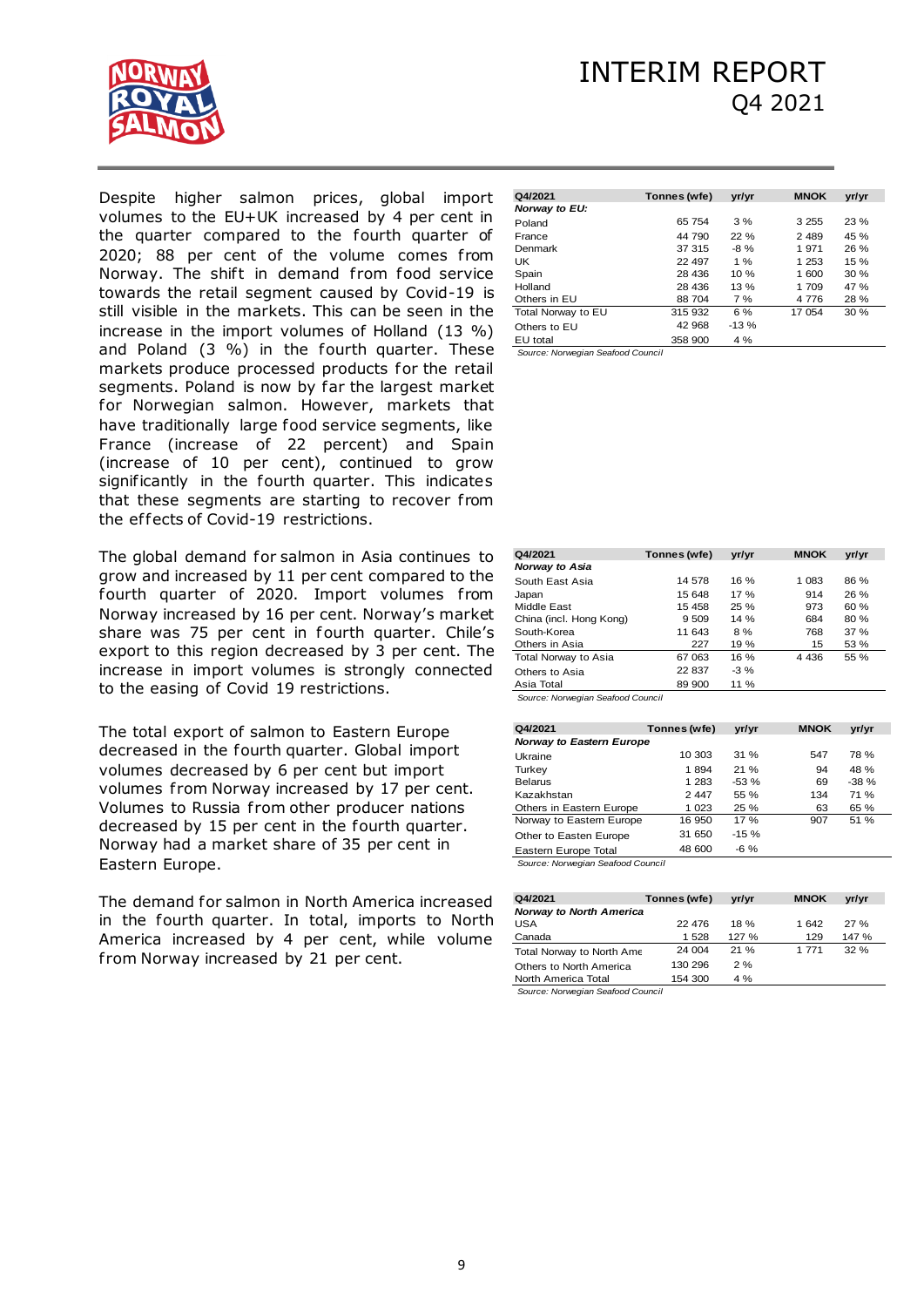

# **OUTLOOK**

Harvested volume for the quarter was 13 257 tonnes, which is 1 657 tonnes up compared to the estimated volume in the last quarterly report. Estimated harvest volume for 2022 is 45 100 tonnes gutted weight, a decrease of 9 per cent compared with the volume for 2021. Estimated harvest volume for 2023 is 63 000 tonnes gutted weight, an increase of 40 per cent compared with the volume for 2022. 3 600 tonnes are hedged (24 per cent) for the first quarter of 2022 and 13 700 tonnes (30 per cent) is hedged for the whole year 2022. The prices on the hedging contracts are almost flat through 2022. With high expected spot prices in the first half of the year, the hedging contracts will result in a loss compared to the level of the spot price in the first half of 2022. The production cost for Q1 2022 is expected to slightly decrease for Farming Norway and to increase for Farming Iceland. Number of smolt released to sea for 2021 was 10.7 million and estimate for 2022 is 16.6 million.

In the first quarter of 2022 Kontali Analyse expects global harvest volumes to decrease by 9 per cent compared with the first quarter of 2021. For 2022 Kontali Analyse expects no growth in global harvest volume from 2021, which is very low seen in a historical context. The growth in 2022 from Norway is expected to be 1 per cent while Chile is not expected to have any growth in harvest volumes compared to 2021.

Trondheim, 22 February 2022

Helge Gåsø

Chair Vice chair

Trude Olafsen Grete Rekkebo Brovold

Lillian Bondø Karl-Johan Bakken Karl Roald Dolmen

Ingri Marie Sivertsen Klaus Hatlebrekke

Interim CEO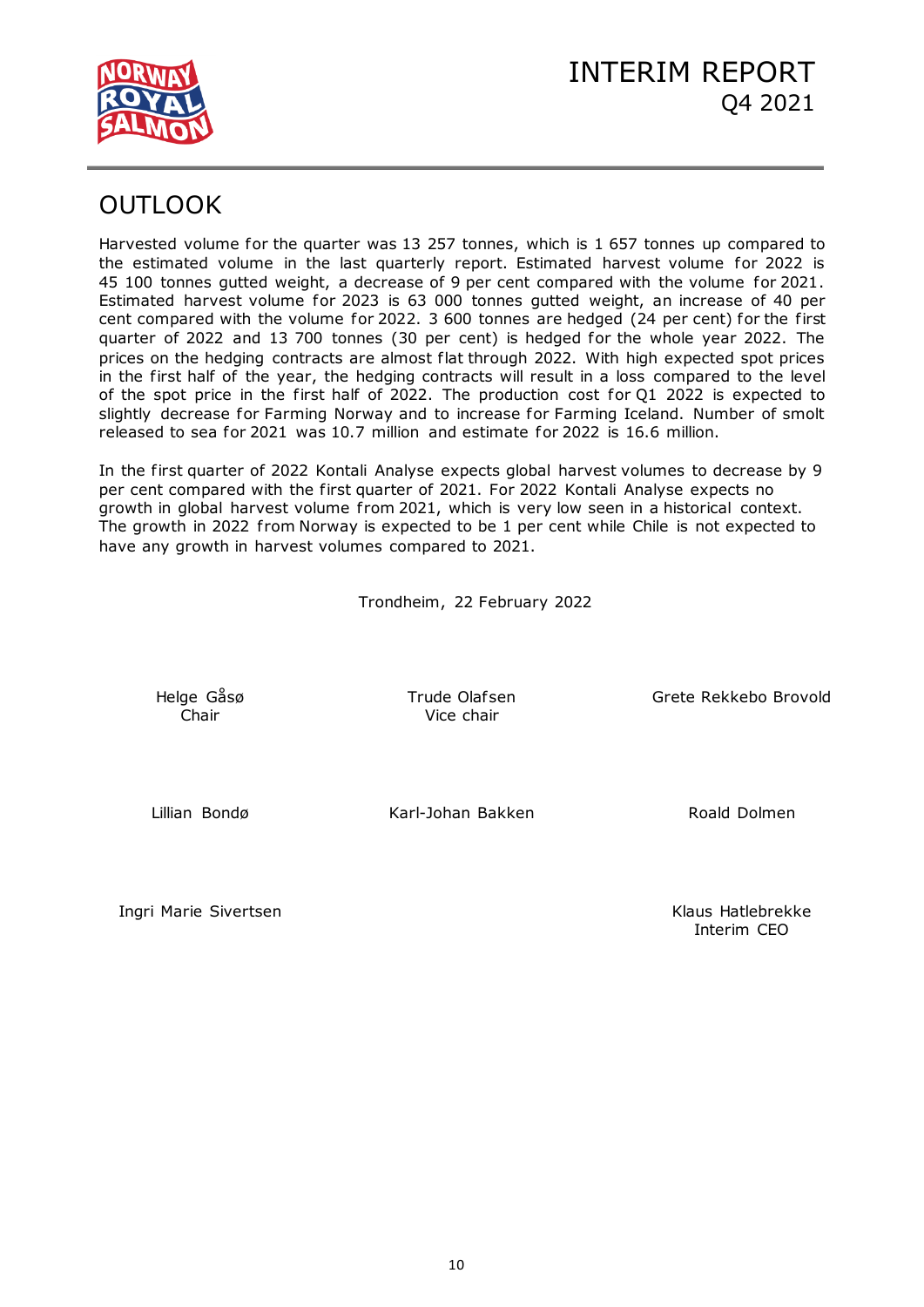

# INTERIM REPORT Q4 2021

# Consolidated financial statements

CONSOLIDATED INCOME STATEMENT COMPREHENSIVE INCOME STATEMENT STATEMENT OF FINANCIAL POSITION STATEMENT OF EQUITY STATEMENT OF CASH FLOW

INDEX OF NOTES

- 1 General information & Accounting policies
- 2 Operating segments
- 3 Biomass
- 4 Non-recurring events
- 5 Fair value adjustments
- 6 Related parties
- 7 Investments in associates
- 8 Bank covenants and financing
- 9 Shareholders

ALTERNATIVE PERFORMANCE MEASURES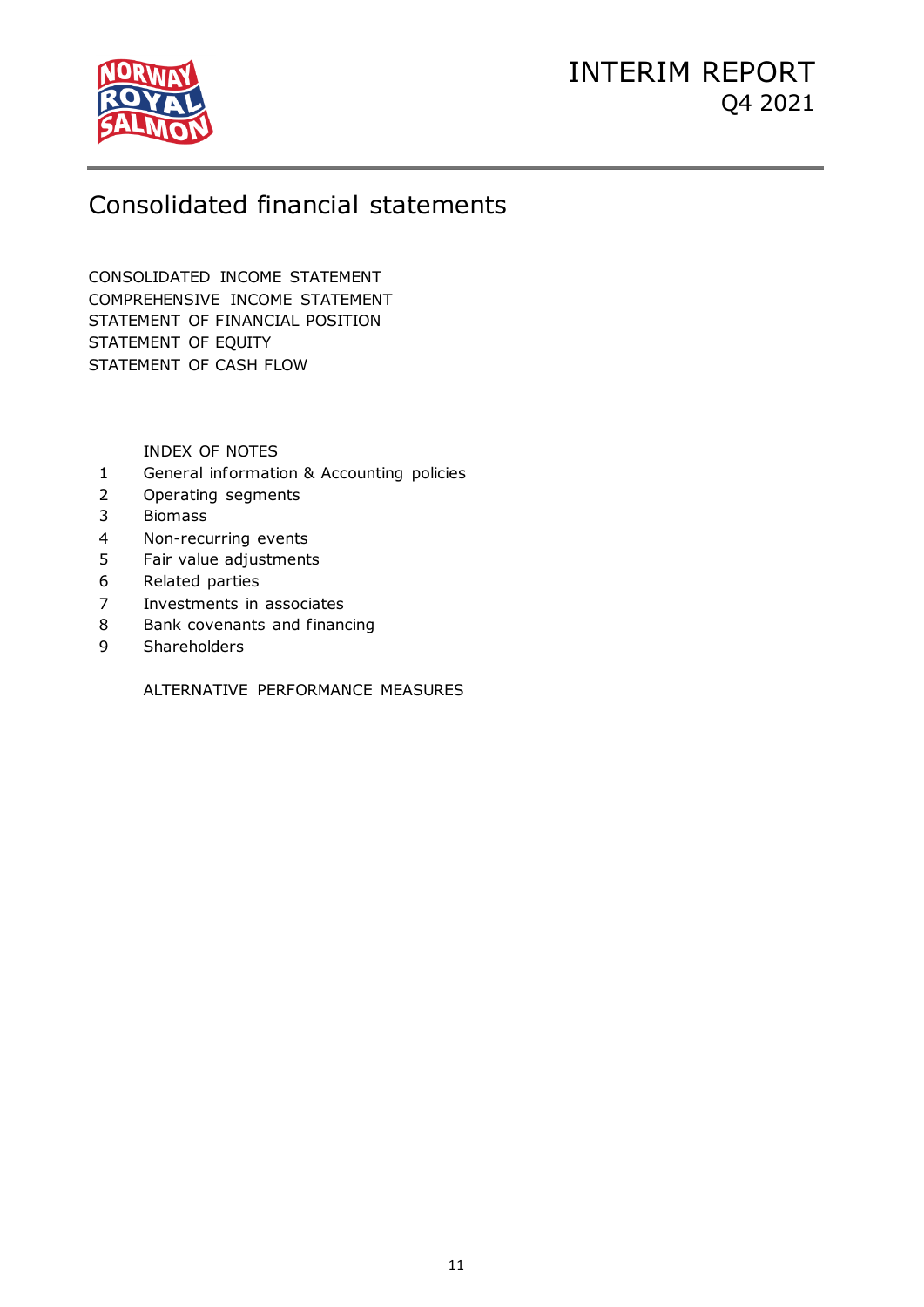

# **CONSOLIDATED INCOME STATEMENT**

|                               | Q <sub>4</sub> | Q4          | <b>FY</b> | <b>FY</b> |
|-------------------------------|----------------|-------------|-----------|-----------|
| (NOK '000)                    | 2021           | 2020        | 2021      | 2020      |
| <b>Operating revenues</b>     | 1 495 545      | 1 154 189   | 5 800 895 | 5 118 867 |
| Cost of goods sold            | 1 189 444      | 1 003 899   | 4 683 289 | 4 393 881 |
| <b>Salaries</b>               | 62 4 84        | 48 444      | 242 616   | 166 995   |
| Depreciation                  | 39 909         | 26 485      | 149 897   | 100 747   |
| Other operating costs         | 102 076        | 58 363      | 380 833   | 210 992   |
| <b>Operational EBIT</b>       | 101 630        | 16 997      | 344 260   | 246 252   |
| Fair value adjustments        | $-110344$      | $-231665$   | 111 668   | $-136657$ |
| Production fees               | $-4916$        | 0           | $-19106$  | 0         |
| Income from associates        | 16 16 5        | $-45719$    | 35 35 6   | $-1985$   |
| <b>EBIT</b>                   | 2 5 3 6        | $-260387$   | 472 178   | 107 609   |
| Gain/loss on financial assets | $\mathbf 0$    | $\mathbf 0$ | 307 528   | $-8165$   |
| Other net financial items     | $-13268$       | $-11550$    | $-44460$  | $-26474$  |
| Earnings before tax (EBT)     | $-10731$       | $-271937$   | 735 245   | 72 970    |
| Taxes                         | 37 397         | 62 148      | $-41836$  | 1717      |
| Net profit                    | 26 666         | -209 789    | 693 410   | 74 687    |
| Profit attributable to:       |                |             |           |           |
| Parent company shareholders   | 2 2 3 9        | $-203972$   | 617 362   | 80 113    |
| Minority interests            | 24 4 27        | $-5817$     | 76 047    | $-5426$   |
| Earnings per share (NOK)      | 0,05           | $-4,74$     | 14,30     | 1,86      |
| Earnings per share - diluted  | 0,05           | $-4,74$     | 14,30     | 1,86      |

# **COMPREHENSIVE INCOME STATEMENT**

|                                                                                                          | Q4      | Q4          | <b>FY</b> | FY      |
|----------------------------------------------------------------------------------------------------------|---------|-------------|-----------|---------|
| (NOK '000)                                                                                               | 2021    | 2020        | 2021      | 2020    |
| Net profit                                                                                               | 26 666  | -209 789    | 693 410   | 74 687  |
| Items to be reclassified to profit or loss:                                                              |         |             |           |         |
| Translation differences and OCI posts from associated companies                                          | 0       | -14 788     | $-17486$  | 14 4 36 |
| Cash Flow hedges (net of tax)                                                                            | $-913$  | 29 950      | $-13276$  | 15 098  |
| Items not to be reclassified to profit or loss:<br>Actuarial gains on defined benefit plans (net of tax) | $-1462$ | 0<br>4 0 18 | $-1462$   | 4 0 1 8 |
| Total comprehensive income                                                                               | 24 291  | $-190610$   | 661 186   | 108 239 |
| Total comprehensive income attributable to:                                                              |         |             |           |         |
| Parent company shareholders                                                                              | $-136$  | -184 793    | 585 139   | 113 666 |
| Non-controlling interests                                                                                | 24 4 27 | $-5817$     | 76 047    | -5426   |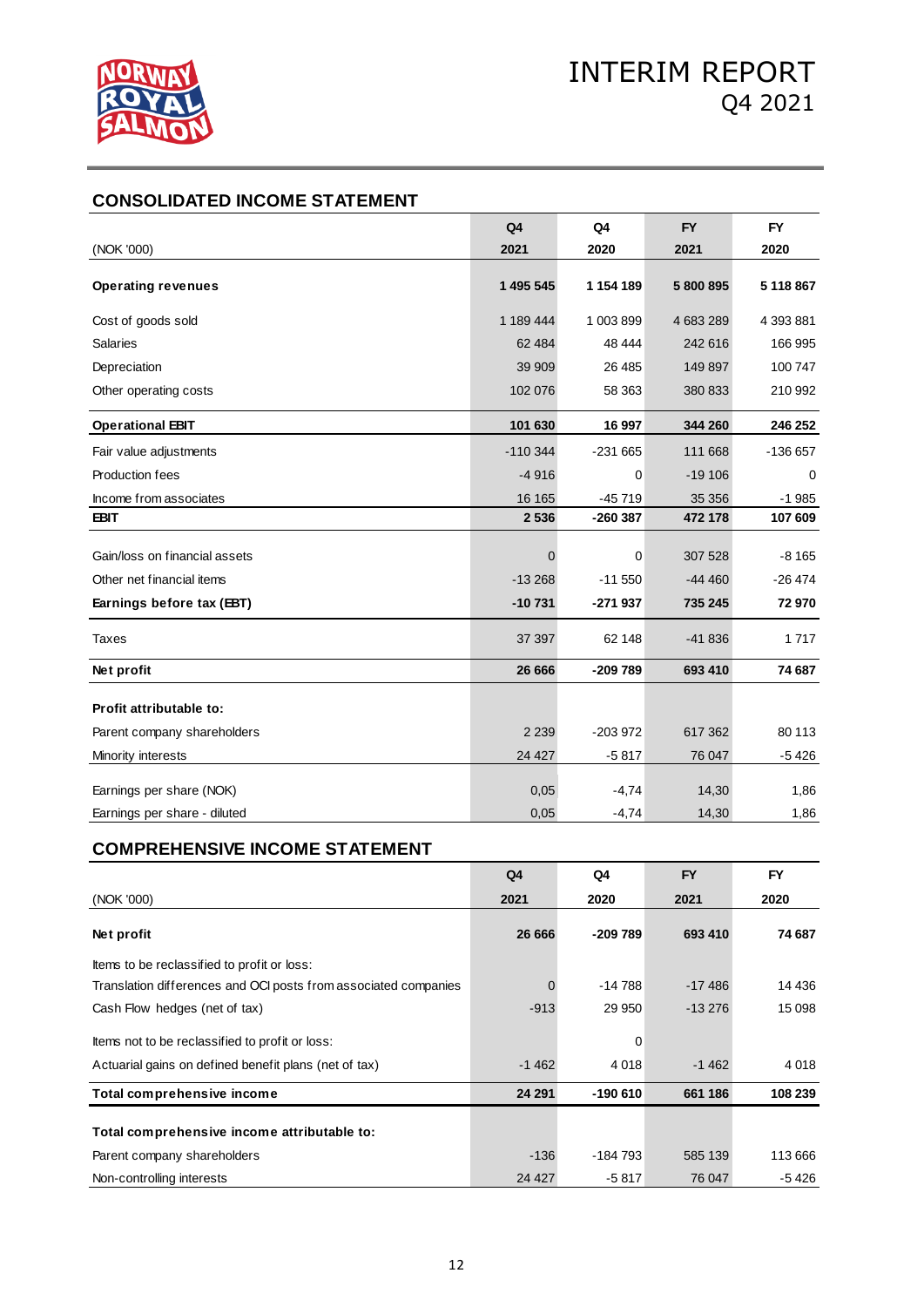

# **STATEMENT OF FINANCIAL POSITION**

| 31.12.2021<br>30.09.2021<br>31.12.2020<br>(NOK '000)<br>1 673 199<br>1 650 942<br>948 616<br>Intangible assets<br>3872863<br>2 3 5 1 7 5 9<br>Property, plant and equipment<br>3621206<br>Non-current financial assets<br>434 139<br>406 234<br>772759 |
|--------------------------------------------------------------------------------------------------------------------------------------------------------------------------------------------------------------------------------------------------------|
|                                                                                                                                                                                                                                                        |
|                                                                                                                                                                                                                                                        |
|                                                                                                                                                                                                                                                        |
|                                                                                                                                                                                                                                                        |
| 5980201<br>5 678 382<br>4 073 134<br>Non-current assets                                                                                                                                                                                                |
|                                                                                                                                                                                                                                                        |
| Inventory and biological assets<br>1 925 085<br>1951024<br>1 386 281                                                                                                                                                                                   |
| Receivables<br>316 541<br>471 760<br>344 773                                                                                                                                                                                                           |
| 65 188<br>80 365<br>38753<br>Bank deposits                                                                                                                                                                                                             |
| 2 462 033<br>2 376 163<br>1741575<br><b>Current assets</b>                                                                                                                                                                                             |
|                                                                                                                                                                                                                                                        |
| <b>TOTAL ASSETS</b><br>8 442 234<br>8 0 5 4 5 4 5<br>5 814 710                                                                                                                                                                                         |
|                                                                                                                                                                                                                                                        |
| 42919<br>Share capital<br>43 375<br>43 375                                                                                                                                                                                                             |
| Other equity<br>3629466<br>3631794<br>3 048 177                                                                                                                                                                                                        |
| Non-controlling interests<br>770 509<br>746 082<br>39 596                                                                                                                                                                                              |
| 4 443 350<br>4 4 21 2 51<br>3 130 692<br><b>Equity</b>                                                                                                                                                                                                 |
|                                                                                                                                                                                                                                                        |
| Pensions<br>24 817<br>23 703<br>23 703                                                                                                                                                                                                                 |
| Deferred tax<br>555 392<br>574 120<br>365 569                                                                                                                                                                                                          |
| 580 209<br><b>Provisions</b><br>597 823<br>389 272                                                                                                                                                                                                     |
| 1910733<br>2 2 6 4 8 9 5<br>1 378 514<br>Long-term interest-bearing debt                                                                                                                                                                               |
| 381733<br>226819<br>Short-term interest-bearing debt<br>354 558                                                                                                                                                                                        |
| 660 870<br>632 848<br>617 937<br>Trade payables                                                                                                                                                                                                        |
| 140<br>0                                                                                                                                                                                                                                               |
| Tax payable<br>3752                                                                                                                                                                                                                                    |
| 111 038<br>Other current liabilities<br>137 332<br>67 723                                                                                                                                                                                              |
| 1 153 780<br><b>Current liabilities</b><br>1 124 738<br>916 231                                                                                                                                                                                        |
| <b>TOTAL EQUITY AND LIABILITIES</b><br>8 442 234<br>8 0 5 4 5 4 5<br>5 814 710                                                                                                                                                                         |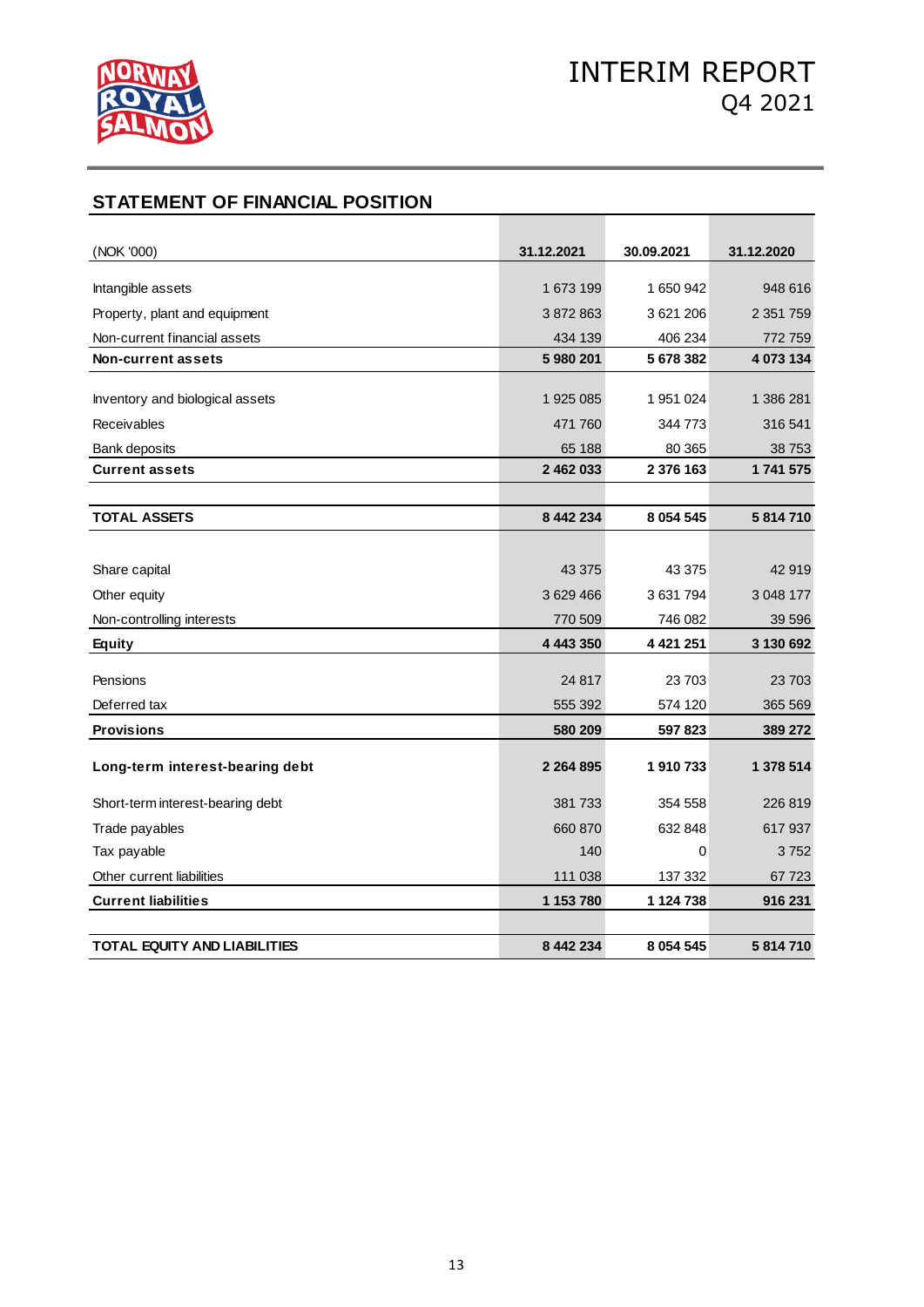

### **STATEMENT OF EQUITY**

| 31.12.2021                                  | Equity allocated to parent company shareholders |          |                          |               | Non-        |                     |
|---------------------------------------------|-------------------------------------------------|----------|--------------------------|---------------|-------------|---------------------|
|                                             |                                                 | Treasury |                          |               | controlling |                     |
| (NOK '000)                                  | Share capital                                   |          | shares Retained earnings | <b>Total</b>  | interests   | <b>Total equity</b> |
| Equity at 01.01.2021                        | 43 572                                          | -653     | 3 048 177                | 3 0 9 1 0 9 5 | 39 596      | 3 130 692           |
| Total comprehensive income                  | 0                                               | 0        | 585 139                  | 585 139       | 76 047      | 661 186             |
| <b>Transactions with shareholders</b>       |                                                 |          |                          |               |             |                     |
| Dividend                                    | 0                                               | 453      | $-433374$                | $-42921$      | 0           | $-42921$            |
| Share based payment                         |                                                 | $\Omega$ | 776                      | 776           |             | 776                 |
| Net purchase and sale of treasury shares    |                                                 | 3        | $-1045$                  | $-1042$       | O           | $-1042$             |
| Non-controlling interests at acquisition    | 0                                               | 0        | 0                        | 0             | 500 000     | 500 000             |
| Share issue                                 | $\Omega$                                        | $\Omega$ | $-10711$                 | $-10711$      | 154 865     | 144 154             |
| Equity transactions associated companies    | 0                                               | $\Omega$ | 50 505                   | 50 505        | 0           | 50 505              |
| <b>Total transactions with shareholders</b> | 0                                               | 456      | $-3849$                  | $-3394$       | 654 865     | 651 472             |
| Equity at 31.12.2021                        | 43 572                                          | $-197$   | 3629467                  | 3672841       | 770 509     | 4 4 4 3 3 5 0       |

| 31.12.2020                                  | Equity allocated to parent company shareholders |          |                          |             | Non-        |                     |
|---------------------------------------------|-------------------------------------------------|----------|--------------------------|-------------|-------------|---------------------|
|                                             |                                                 | Treasury |                          |             | controlling |                     |
| (NOK '000)                                  | Share capital                                   |          | shares Retained earnings | Total       | interests   | <b>Total equity</b> |
|                                             |                                                 |          |                          |             |             |                     |
| Equity at 01.01.2020                        | 43 572                                          | $-141$   | 3 267 658                | 3 3 1 0 8 9 | 45 949      | 3 3 5 7 0 3 8       |
|                                             |                                                 |          |                          |             |             |                     |
| Total comprehensive income                  | 0                                               | 0        | 113 666                  | 113 666     | $-5425$     | 108 240             |
|                                             |                                                 |          |                          |             |             |                     |
| <b>Transactions with shareholders</b>       |                                                 |          |                          |             |             |                     |
| Dividend                                    | $\Omega$                                        | 449      | $-106$ 173               | $-105724$   | $-927$      | $-106651$           |
| Share based payment                         | $\Omega$                                        | $\Omega$ | 3 100                    | 3 100       |             | 3 100               |
| Other equity transactions in the group      | 0                                               | 0        | 9 2 3 4                  | 9 2 3 4     | $\Omega$    | 9 2 3 4             |
| Net purchase and sale of treasury shares    | $\Omega$                                        | $-962$   | $-239308$                | $-240270$   | 0           | $-240270$           |
| <b>Total transactions with shareholders</b> | 0                                               | $-513$   | -333 147                 | $-333660$   | $-927$      | $-334587$           |
| Equity at 31.12.2020                        | 43 572                                          | -653     | 3 048 177                | 3 091 095   | 39 596      | 3 130 692           |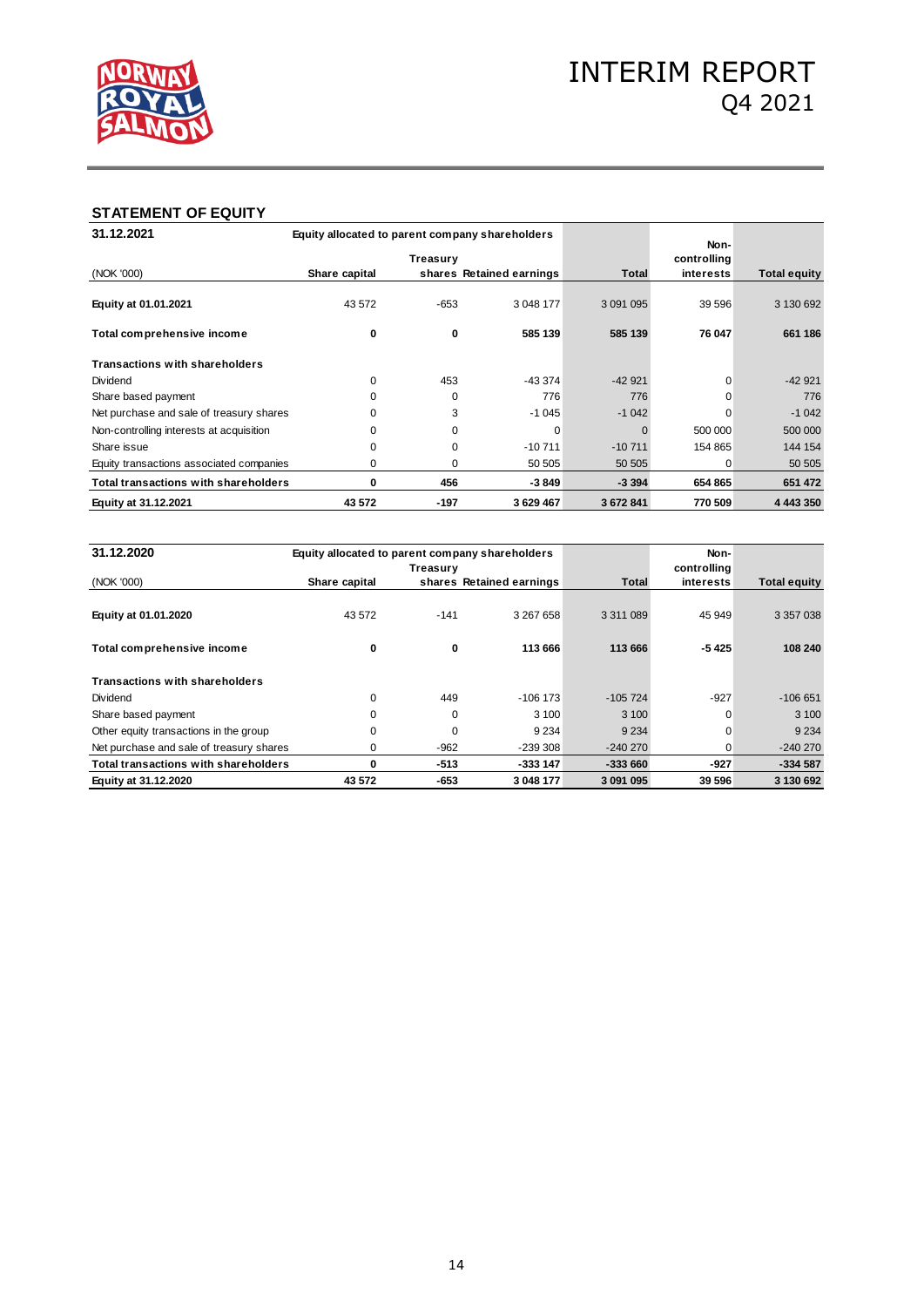

# **Statement of cash flow**

|                                                             | Q4             | Q4        | <b>FY</b>  | <b>FY</b>  |
|-------------------------------------------------------------|----------------|-----------|------------|------------|
| (NOK '000)                                                  | 2021           | 2020      | 2021       | 2020       |
| <b>Operational EBIT</b>                                     | 101 630        | 16 997    | 344 260    | 246 252    |
| Adjusted for:                                               |                |           |            |            |
| Taxes paid                                                  | $-2803$        | 0         | $-36659$   | -38 379    |
| Depreciation                                                | 39 910         | 26 485    | 149 897    | 100 747    |
| Share based payment                                         | $-184$         | 858       | 776        | 3 100      |
| Pension costs with no cash effect                           | $\overline{0}$ | $\Omega$  | $\Omega$   | 1 2 1 6    |
| Change in inventories/biological assets                     | $-70.393$      | $-109778$ | 33 994     | $-183548$  |
| Change in account receivables and accounts payables         | $-90786$       | 39 066    | $-238796$  | 245 005    |
| Change in other current assets and liabilities              | $-60880$       | $-77621$  | 21 040     | 10 154     |
| Net cash flow from operating activities                     | $-83506$       | $-103993$ | 274 512    | 384 548    |
|                                                             |                |           |            |            |
| Cash flow from investing activities                         |                |           |            |            |
| Payments for purchase of fixed assets and licenses (MAB)    | $-272015$      | $-365715$ | $-1003710$ | -1 416 544 |
| Investment in associated company                            | $-12500$       | 0         | $-12500$   | 0          |
| Proceeds from realisation of current financial assets (TRS) | 0              | 0         | 0          | 44 689     |
| Proceeds from investments in non-current financial assets   | 0              | 8844      | 35 172     | 17625      |
| Proceeds from sale of non-current financial assets          | 0              | 0         | 147 768    | 2644       |
| Net of cash aquired from Arctic Fish                        | $\overline{0}$ | $\Omega$  | 79 171     | $\Omega$   |
| Change in loans to associates and others                    | $\Omega$       | 6 3 6 6   | 45 000     | -98 935    |
| Net cash flow from investing activities                     | $-284515$      | $-350505$ | -709 099   | -1 450 521 |
|                                                             |                |           |            |            |
| Cash flow from financing activities                         |                |           |            |            |
| Receipts from new non-current debt                          | 350 000        | 600 000   | 650 000    | 1 200 000  |
| Non-current debt repayment                                  | $-35294$       | $\Omega$  | $-62849$   | 0          |
| Instalments on right to use liabilities                     | $-15317$       | $-14016$  | $-57931$   | $-53489$   |
| Interest payments for right to use liabilities              | $-4612$        | $-1205$   | $-11504$   | $-6788$    |
| Net change in bank overdraft                                | 77 466         | $-105309$ | $-89903$   | 178 308    |
| Total proceeds from transactions with treasury shares       | $\overline{0}$ | $\Omega$  | $-1042$    | $-239308$  |
| Share issue                                                 | $\overline{0}$ | $\Omega$  | 144 130    | $\Omega$   |
| Net interest payments                                       | $-19398$       | $-10299$  | $-66958$   | $-20139$   |
| Dividend payment                                            | 0              | 0         | $-42922$   | $-106$ 173 |
| Net cash flow from financing activities                     | 352 845        | 469 171   | 461 022    | 952 411    |
|                                                             |                |           |            |            |
| Net increase in bank deposits                               | $-15177$       | 14 673    | 26 435     | $-113563$  |
| Bank deposits - opening balance                             | 80 365         | 24 080    | 38753      | 152 317    |
| Bank deposits - closing balance                             | 65 188         | 38753     | 65 188     | 38753      |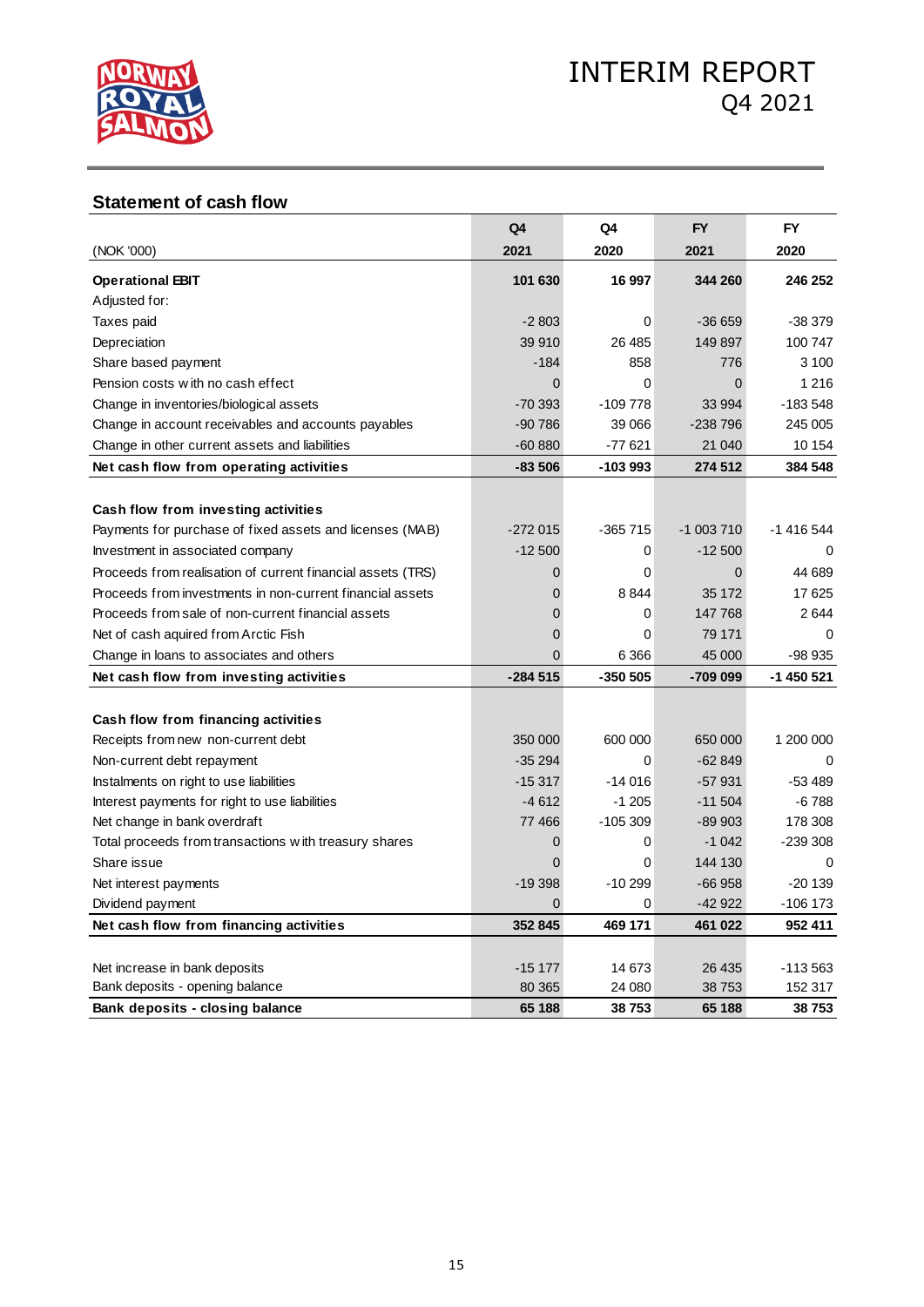

# INTERIM REPORT Q4 2021

### **NOTES TO THE FINANCIAL STATEMENTS**

#### **NOTE 1: Accounting principles**

NOTE 1: Accounting principles<br>NOTE 1: Accounting principles<br>These condensed, consolidated interim financial statements have been drawn up in accordance with International Financial Reporting<br>Standards (IFRSs) and such inte including the interim reporting standard (IAS 34). The interim financial statements do not include all the information required of an annual These condensed, consolidated interim financial statements have been drawn up in accordance with International Financial Reporting Standards Boa including the interim reporting standard (IAS 34). The interim financial stat

The condensed consolidated interim financial statements have not been audited. As a result of rounding differences, numbers or percentages may not add up to the total.

The consolidated financial statements for the Group for the year 2020 are available upon request from the company's head office at Ferjemannsveien 10, Trondheim or at **www.norwayroyalsalmon.com** . The consolidated financial statements for the Group for the year 2020 are available upon request from the company's head office at<br>Ferjemannsveien 10, Trondheim or at www.norwayroyalsalmon.com.<br>The Group's accounting polic

Report as published on the Oslo Stock Exchange on 26 April 2021. No new standards under IFRS have been adopted by the Group in 2021. 2021.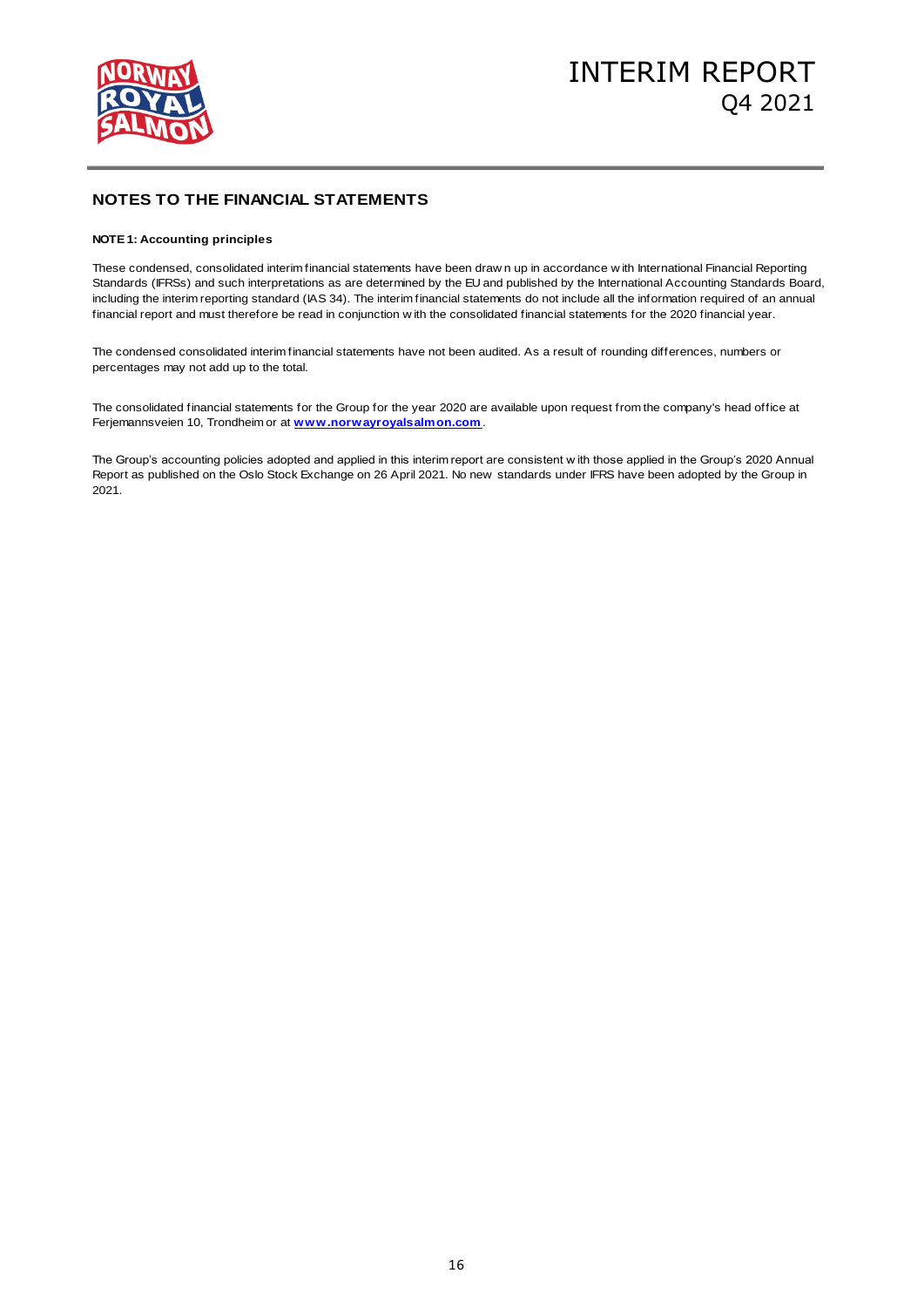

#### **NOTE 2: Operating segments**

Operating segments are identified based on the reporting used by Group management to assess performance and profitability at a strategic level. The Group management is defined as the chief operating decision-makers. The Group's business areas are divided into the Sales and Fish farming. The Sales segment includes The purchase and sale of salmon. The fish farming used by Group management to assess performance and profitability at a strategic level. The Group<br>The purchase and sale of salmon. The fish farming business includes salmon NOTE 2: Operating segments<br>Operating segments are identified based on the reporting used by Group management to assess performance and profitability at a strategic level. The Group<br>management is defined as the chief operat the purchase and sale of salmon. The fish farming business includes salmon farming and harvesting activities. The farming business in Norw ay is located in Troms and Finnmark and the farming business in lceland is located

|                                                            | <b>Sales</b> |           | Farming Norway |           | <b>Farming Iceland</b> |         | Eliminations / other |           | <b>TOTAL</b> |             |
|------------------------------------------------------------|--------------|-----------|----------------|-----------|------------------------|---------|----------------------|-----------|--------------|-------------|
| (NOK '000)                                                 | Q4 2021      | Q4 2020   | Q4 2021        | Q4 2020   | Q4 2021                | Q4 2020 | Q4 2021              | Q4 2020   | Q4 2021      | Q4 2020     |
|                                                            |              |           |                |           |                        |         |                      |           |              |             |
| Total sales revenues                                       | 1 329 304    | 1 144 439 | 577 065        | 297 466   | 166 253                |         | $-13$                | 9749      | 2 072 609    | 1 451 654   |
| Internal sales revenues                                    | $\mathbf{0}$ | 0         | 577 064        | 297 466   | $\mathbf{0}$           |         | $\Omega$             | 0         | 577 064      | 297 466     |
| <b>External sales revenues</b>                             | 1 329 304    | 1 144 439 | $\mathbf{0}$   | 0         | 166 253                |         | $-13$                | 9749      | 1 495 545    | 1 154 189   |
| Operating costs                                            | 1 330 393    | 1 093 578 | 480 524        | 312 253   | 136 727                |         | $-553729$            | $-268639$ | 1 393 914    | 1 137 192   |
| <b>Operational EBIT</b>                                    | $-1089$      | 50 862    | 96 528         | $-14788$  | 29 5 26                |         | $-23335$             | $-19077$  | 101 630      | 16 997      |
| Fair value adjustments                                     | $-13472$     | $-30574$  | $-82931$       | $-201091$ | $-13940$               |         | $\Omega$             | $\Omega$  | $-110344$    | $-231665$   |
| Production tax                                             | $\Omega$     | $\Omega$  | $-4126$        | 0         | $-789$                 |         | $\Omega$             | 0         | $-4916$      | $\mathbf 0$ |
| Income from associates                                     | $\mathbf 0$  | 0         | $\mathbf 0$    | 0         | $\mathbf{0}$           |         | 16 16 5              | $-45719$  | 16 16 5      | $-45719$    |
| <b>EBIT</b>                                                | $-14561$     | 20 288    | 9 4 7 1        | $-215879$ | 14797                  |         | $-7170$              | $-64796$  | 2 5 3 6      | -260 387    |
| <b>EBT</b>                                                 | $-15873$     | 15 210    | $-12826$       | $-212214$ | 8 9 8 4                |         | 8 9 8 4              | $-74933$  | $-10731$     | -271 937    |
|                                                            |              |           |                |           |                        |         |                      |           |              |             |
| Volume harvested (HOG)                                     |              |           | 10 319         | 7 1 4 8   | 2938                   |         |                      |           | 13 257       | 7 1 4 8     |
| Operational EBIT per kg                                    |              |           | 9,35           | $-2,07$   | 10,05                  |         |                      |           | 9,51         | $-2,07$     |
| Volume sold                                                | 23 871       | 23 244    |                |           |                        |         |                      |           | 23 871       | 23 244      |
| Operational EBIT per kg<br>- of w hich gain on fixed-price | $-0,05$      | 2,19      |                |           |                        |         |                      |           | $-0,05$      | 2,19        |
| contracts per kg.                                          | 0,04         | 2,15      |                |           |                        |         |                      |           | 0,04         | 2,15        |

|                                                               | <b>Sales</b> |             | <b>Farming</b> |           |         |         | Farming Iceland |            | Eliminations / other |           |  |  | <b>TOTAL</b> |  |
|---------------------------------------------------------------|--------------|-------------|----------------|-----------|---------|---------|-----------------|------------|----------------------|-----------|--|--|--------------|--|
| (NOK '000)                                                    | FY 2021      | FY 2020     | FY 2021        | FY 2020   | FY 2021 | FY 2020 | FY 2021         | FY 2020    | FY 2021              | FY 2020   |  |  |              |  |
|                                                               |              |             |                |           |         |         |                 |            |                      |           |  |  |              |  |
| Total sales revenues                                          | 5 172 881    | 5 108 577   | 2 0 53 5 95    | 1 529 368 | 595 895 |         | 32 119          | 10 290     | 7 854 491            | 6 648 235 |  |  |              |  |
| Internal sales revenues                                       | $\Omega$     | 0           | 2 0 53 5 95    | 1 529 368 | n       |         | $\Omega$        | 0          | 2 053 595            | 1 529 368 |  |  |              |  |
| <b>External sales revenues</b>                                | 5 172 881    | 5 108 577   | $\Omega$       | 0         | 595 895 |         | 32 119          | 10 290     | 5 800 895            | 5 118 867 |  |  |              |  |
| Operating costs                                               | 5 156 644    | 5 0 21 2 84 | 1695052        | 1 314 182 | 496 368 |         | $-1891428$      | $-1462850$ | 5 456 635            | 4 872 615 |  |  |              |  |
| <b>Operational EBIT</b>                                       | 16 237       | 87 293      | 343 280        | 215 186   | 99 527  |         | $-114784$       | $-56227$   | 344 260              | 246 252   |  |  |              |  |
| Fair value adjustments                                        | 15 576       | $-27605$    | 50 517         | $-109052$ | 45 574  |         |                 | 0          | 111 668              | $-136657$ |  |  |              |  |
| Production tax                                                | 0            | 0           | $-15263$       | 0         | $-3843$ |         |                 | $\Omega$   | $-19106$             | $\Omega$  |  |  |              |  |
| Income from associates                                        | $\Omega$     | 0           | $\Omega$       | 0         | ŋ       |         | 35 35 6         | $-1985$    | 35 35 6              | $-1985$   |  |  |              |  |
| <b>EBIT</b>                                                   | 31 814       | 59 688      | 393797         | 106 134   | 141 258 |         | $-94692$        | $-58213$   | 472 178              | 107 609   |  |  |              |  |
| EBT                                                           | 27 363       | 54 111      | 325 812        | 80 171    | 143 839 |         | 238 232         | $-61312$   | 735 245              | 72 970    |  |  |              |  |
|                                                               |              |             |                |           |         |         |                 |            |                      |           |  |  |              |  |
| Volume harvested (HOG)                                        |              |             | 38 161         | 30 509    | 11 479  |         |                 |            | 49 640               | 30 509    |  |  |              |  |
| Operational EBIT per kg                                       |              |             | 9,00           | 7,05      | 8,67    |         |                 |            | 8,92                 | 7,05      |  |  |              |  |
| Volume sold                                                   | 84 891       | 88 904      |                |           |         |         |                 |            | 84 891               | 88 904    |  |  |              |  |
| Operational EBIT per kg<br>- of w hich gain / -loss on fixed- | 0,19         | 0,98        |                |           |         |         |                 |            | 0, 19                | 0,98      |  |  |              |  |
| price contracts per kg.                                       | 0,12         | 1,03        |                |           |         |         |                 |            | 0,12                 | 1,03      |  |  |              |  |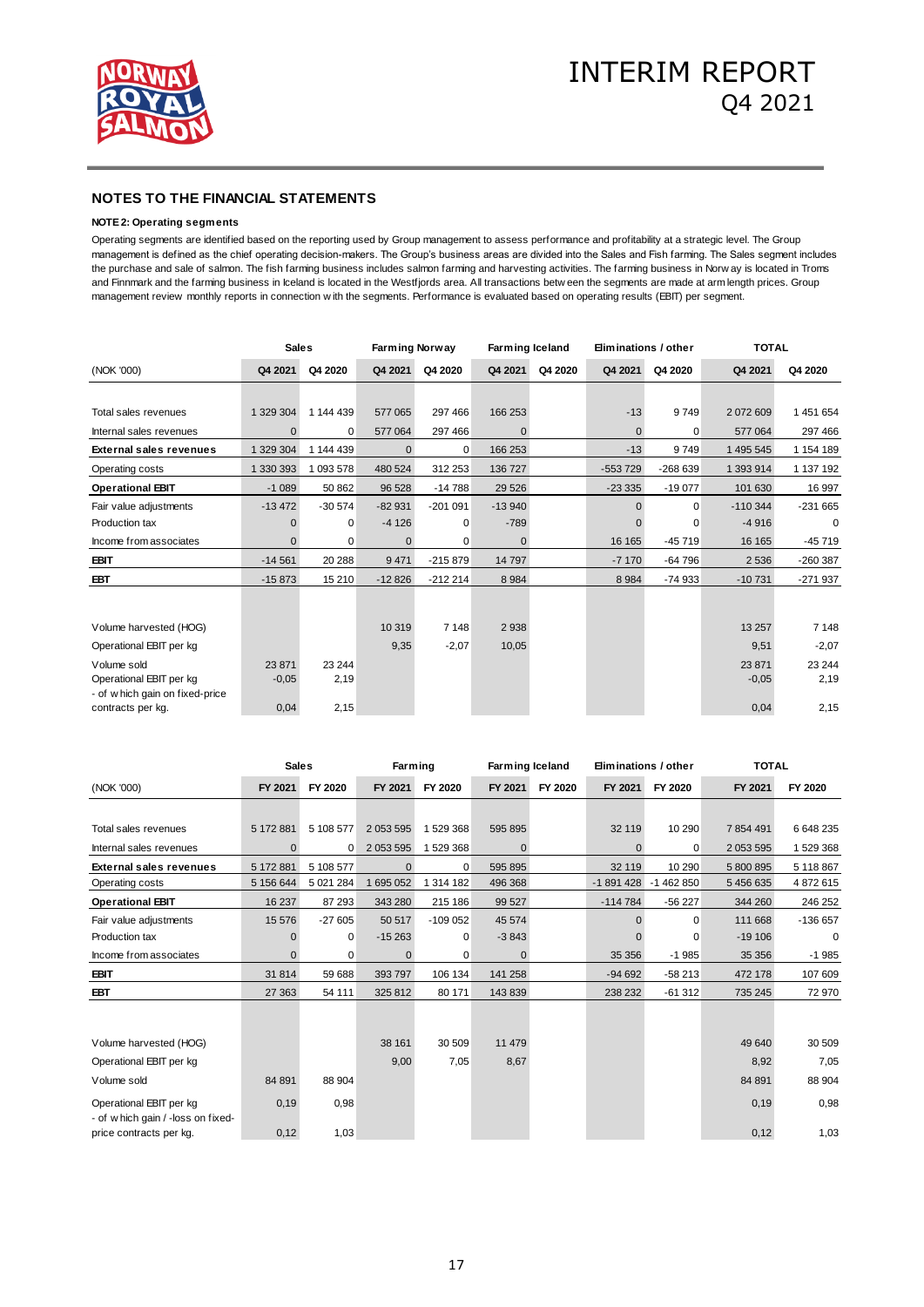

# INTERIM REPORT Q4 2021

# **NOTES TO THE FINANCIAL STATEMENTS**

#### **NOTE 3: Biomass**

In accordance w ith IAS 41, the biomass is recognised at fair value. The fair value is calculated in accordance w ith IFRS 13. For salmon, a present value model is applied to estimate fair value. For roe and smolt, historical cost provides the best estimate for fair value. Adjustments to the fair value of the biomass are presented on a separate line in the income statement. The technical model for calculating fair value is a present value model. Present value is calculated for the biomass on each site/project by estimating the future sales value less remaining production costs discounted to the present value at the balance sheet date.

The fair value of fish in the sea is calculated in the present value model as a function of the expected biomass at the time of harvest multiplied by the expected sales price. For fish that are not harvestable, estimated remaining costs to breed the fish to its harvestable w eight are deducted. Cash flow s are discounted monthly using a discount factor. The discount factor consists of three main The fair value of fish in the sea is calculated in the present value model as a function of the expected biomass at the time of harvest multiplied by the expected sales price. For fish that are not harvestable, estimated r factor for Norw ay is 5.0 % and 4.0 % for leeland. The discount factor for leeland weight are deducted. Cash flow s are discounted monthly using a discount factor. The discount factor consists of three main components: 1) quarter. The increase is based on increased expectations of profitability in the industry and impact on the hypothetical license- and site rent. Expected biomass (volume) is based on the estimated number of individuals in the sea, adjusted for expected mortality until factor for Norw ay is 5.0 % and 4.0 % for lceland. The discount factor for lceland w as increased from 2.0 % to 4.0 % in the second quarter. The increase is based on increased expectations of profitability in the industry but for practical reasons the calculation is made at site level. Live w eight of fish in the sea is translated into gutted w eight to get the same measurement unit as the prices are set in. The price is calculated based on forw ard prices from Fish Pool. The forw ard price for the period in w hich the fish are expected to be harvested, is used in the calculation of expected cash flow. The price quoted by Fish

harvested, is used in the calculation of expected cash flow. The forward price for the period in which the fish are expected to be harvested, is used in the calculation of expected cash flow. The price quoted by Fish Pool harvested, is used in the calculation of expected cash flow. The price quoted by Fish Pool adjusted for the export cost is the reference<br>price. This price is further adjusted for expected harvest costs (w ell boat, harvest production tax. Adjustments for expected size differences and quality differences are also made. The adjustment in relation to the reference price is done at site level.

### **Book value of inventory:**

| Book value of inventory:      |            |            |            |
|-------------------------------|------------|------------|------------|
| (NOK '000)                    | 31.12.2021 | 30.09.2021 | 31.12.2020 |
|                               |            |            |            |
| Raw materials                 | 82 219     | 59 393     | 36 372     |
| Biological assets freshwater  | 69 290     | 45 063     | $\Omega$   |
| Biological assets fish in sea | 1 716 491  | 1 782 133  | 1 282 006  |
| Finished goods                | 57 085     | 64 436     | 67 903     |
| <b>Total inventory</b>        | 1925 085   | 1951024    | 1 386 281  |

#### **Specification of the biological assets fish in sea:**

| (NOK '000)                               | 31.12.2021 | 30.09.2021 | 31.12.2020 |
|------------------------------------------|------------|------------|------------|
| Biological assets at cost                | 1 503 988  | 1 473 297  | 1 172 790  |
| Fair value adjustments of the biomass    | 212 503    | 308 836    | 109 216    |
| Book value biological assets fish in sea | 1716491    | 1 782 133  | 1 282 006  |

#### **Specification of biological assets fish in sea**

| (tonnes)                                      | Q4 2021  | Q4 2020  | FY 2021  | FY 2020  |
|-----------------------------------------------|----------|----------|----------|----------|
|                                               |          |          |          |          |
| Opening balance biological assets             | 36 537   | 26 391   | 29 861   | 26 033   |
| Increase due to Arctic Fish consolidation     |          | 0        | 10 513   | $\Omega$ |
| Increase due to fish put in the sea           | 337      | 297      | 1 7 1 5  | 1 3 4 2  |
| Increase due to production in the period      | 15727    | 12 260   | 55 189   | 41 309   |
| Reduction due to mortality in the period      | $-1080$  | $-858$   | $-3430$  | $-2843$  |
| Reduction due to harvesting in the period     | $-15254$ | $-8229$  | $-57239$ | $-35980$ |
| Non-recurring events and other                |          | 0        | $-341$   | 0        |
| Closing balance biological assets fish in sea | 36 268   | 29 861   | 36 268   | 29 861   |
| Biological assets fish in sea Norw ay         | 24 8 23  | 29 861   | 24 823   | 29 861   |
| Biological assets fish in sea Iceland         | 11 444   | $\Omega$ | 11 444   |          |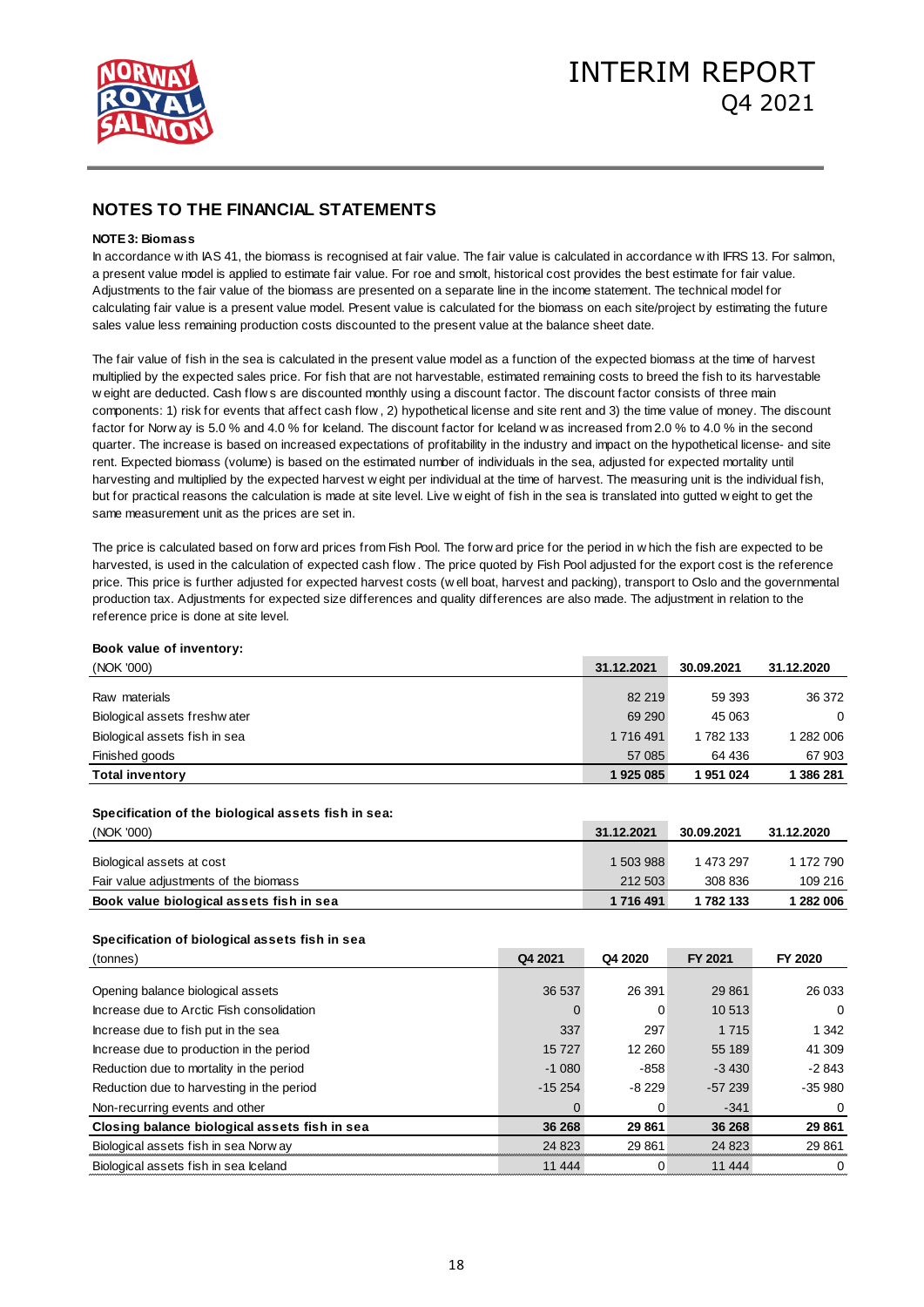

### **NOTE 3: Biomass, continued**

#### **Specification of changes in book value of biological assets fish in sea:**

| (NOK '000)                                            | Q4 2021   | Q4 2020   | FY 2021    | FY 2020      |
|-------------------------------------------------------|-----------|-----------|------------|--------------|
|                                                       |           |           |            |              |
| Opening balance biological assets                     | 1 782 132 | 1 382 488 | 1 281 994  | 1 231 662    |
| Increase due Arctic Fish consolidation                |           | 0         | 375 987    | $\Omega$     |
| Increase due to production in the period              | 541 748   | 377 661   | 1846646    | 1 322 815    |
| Non-recurring events and other at cost                | $-5673$   | 0         | $-26, 144$ | $\Omega$     |
| Reduction due to harvesting in the period             | $-505921$ | $-277053$ | $-1859161$ | $-1$ 163 419 |
| Fair value adjustments of the biological assets       | $-96333$  | $-201091$ | 96 631     | $-109052$    |
| Closing balance biological assets fish in sea         | 1715953   | 1 282 006 | 1715953    | 1 282 006    |
| Closing balance biological assets fish in sea Norway  | 1 232 302 | 282 006   | 1 232 302  | 1 282 006    |
| Closing balance biological assets fish in sea Iceland | 483 651   | 0         | 483 651    | 0            |

### **Fair value adj. of biological assets in the consolidated income statement**

| (NOK '000)                                                       | Q4 2021 | Q4 2020   | FY 2021   | FY 2020  |
|------------------------------------------------------------------|---------|-----------|-----------|----------|
| Fair value adjustments of the biological assets                  | 29 7 21 | $-186303$ | $-361440$ | -324 238 |
| Fair value adjustments of the harvested fish                     | 126 054 | $-14788$  | 458 071   | 215 186  |
| Total FV adj. of biological assets in the cons. income statement | -96 333 | $-201091$ | 96 631    | -109 052 |

#### **NOTE 3: Biomass cont.**

 $\overline{a}$ 

|                                                                  | Number of fish | <b>Biomass</b> |           | Fair value  |            |
|------------------------------------------------------------------|----------------|----------------|-----------|-------------|------------|
| Groups of biological assets fish in sea, status as of 31.12.2021 | (1000)         | (tonnes)       | Costs     | adiustments | Book value |
|                                                                  |                |                |           |             |            |
| Smaller than 1 kg                                                | 8 2 5 6        | 2084           | 177 509   | 31 214      | 208 723    |
| 1-4 kg                                                           | 8 0 6 0        | 17 908         | 763 646   | 38 695      | 802 341    |
| Larger than 4 kg                                                 | 3502           | 16 276         | 562 295   | 142 594     | 704 890    |
| <b>Biological assets</b>                                         | 19818          | 36 268         | 1 503 450 | 212 503     | 1715953    |

| Groups of biological assets fish in sea, status as of 30.09.2021 | Number of fish<br>(1000) | <b>Biomass</b><br>(tonnes) | Costs   | Fair value<br>adiustments | <b>Book value</b> |
|------------------------------------------------------------------|--------------------------|----------------------------|---------|---------------------------|-------------------|
|                                                                  |                          |                            |         |                           |                   |
| Smaller than 1 kg                                                | 6593                     | 3832                       | 267 260 | 62 016                    | 329 276           |
| $1-4$ kg                                                         | 8 2 2 1                  | 23 146                     | 884 061 | 166 082                   | 1 050 143         |
| Larger than 4 kg                                                 | 2 1 6 3                  | 9559                       | 321 976 | 80 738                    | 402 714           |
| <b>Biological assets</b>                                         | 16 977                   | 36 537                     | 473 297 | 308 836                   | 1782133           |

|                                                                  | Number of fish | <b>Biomass</b> |           | Fair value  |                   |
|------------------------------------------------------------------|----------------|----------------|-----------|-------------|-------------------|
| Groups of biological assets fish in sea, status as of 31.12.2020 | (1000)         | (tonnes)       | Costs     | adiustments | <b>Book value</b> |
|                                                                  |                |                |           |             |                   |
| Smaller than 1 kg                                                | 5794           | 3 3 8 5        | 236 187   | 60 956      | 297 143           |
| $1-4$ kg                                                         | 7675           | 20 155         | 756 759   | 31 724      | 788 483           |
| Larger than 4 kg                                                 | 1 0 0 6        | 6 3 2 0        | 179 845   | 16 535      | 196 380           |
| <b>Biological assets</b>                                         | 14 475         | 29 861         | 1 172 790 | 109 216     | 282 006           |

#### **Fish Pool forward prices used in the calculation of the fair value of the biomass**

| 31.12.2021                    | NOK/kg | 30.09.2021                    | NOK/kg | 31.12.2020        | NOK/kg | 31.12.20120       | NOK/kg |
|-------------------------------|--------|-------------------------------|--------|-------------------|--------|-------------------|--------|
|                               |        |                               |        |                   |        |                   |        |
| Q1 22                         | 68,67  | Q4 21                         | 60,50  | Q1 21             | 50.33  | Q1 21             | 50,33  |
| Q <sub>2</sub> 2 <sub>2</sub> | 68,23  | Q1 22                         | 64,80  | Q <sub>2</sub> 21 | 58,90  | Q <sub>2</sub> 21 | 58,90  |
| Q3 22                         | 56,43  | Q <sub>2</sub> 2 <sub>2</sub> | 66,00  | Q3 21             | 53.67  | Q3 21             | 53,67  |
| Q4 22                         | 62,27  | $Q3 + Q422$                   | 59.15  | Q4 21             | 55.83  | Q4 21             | 55,83  |
| $Q1 + Q223$                   | 68,45  | $Q1 + Q223$                   | 63,25  | $Q1 + Q2 22$      | 54,62  | $Q1 + Q2 22$      | 54,62  |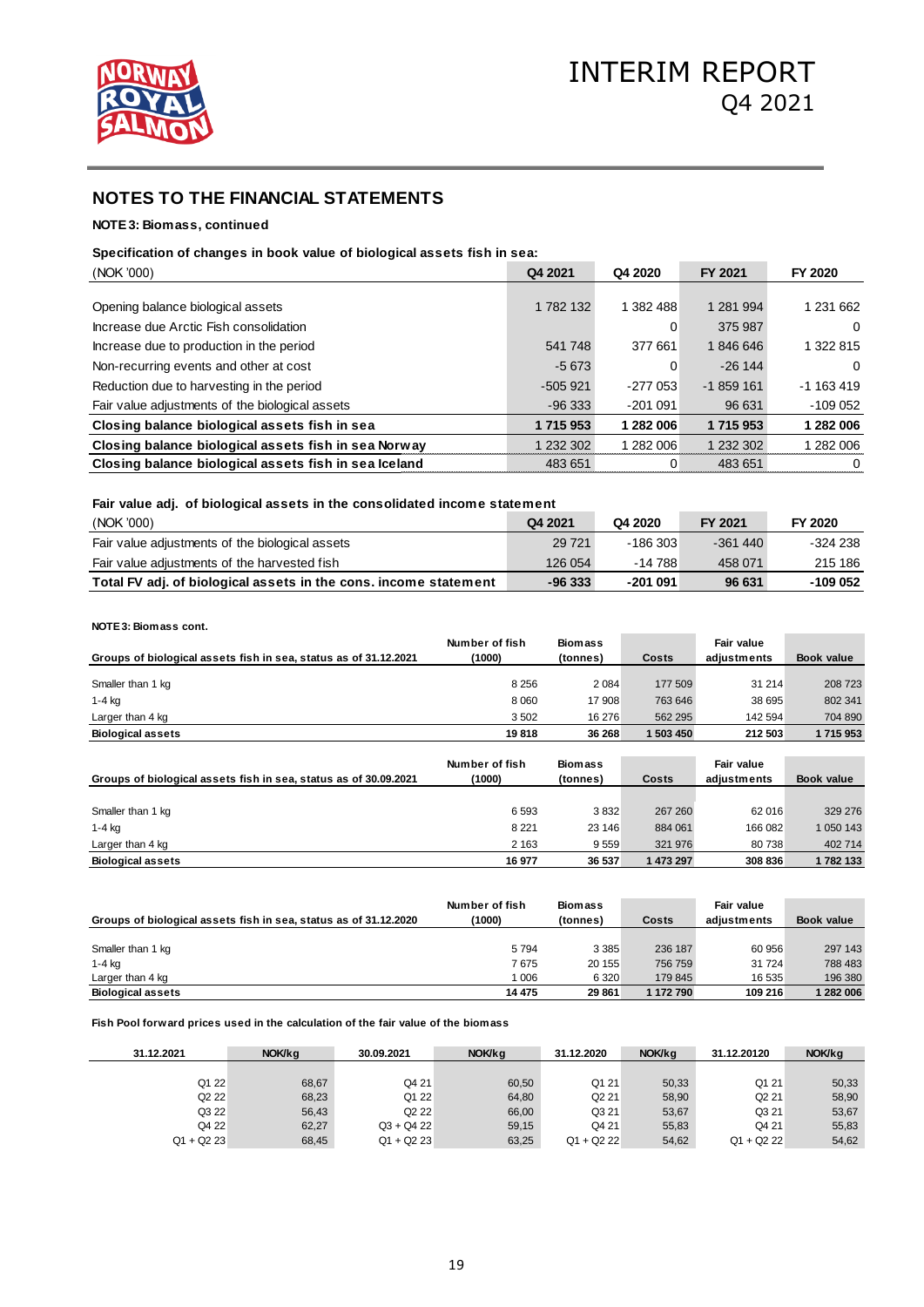

#### **NOTE 4: Non-recurring events**

Costs related to the non-recurring events that cause mortality are expensed in the income statement in the period it occurs. Such costs are included in the operational result. Non-recurring events that cause mortality is defined as incidents of not normal nature that have a significant economic impact. A specific assessment is made of every incident that has caused increased mortality.

|                          |      | Q4 2021     |                   |      | Q4 2020           |                   |  |
|--------------------------|------|-------------|-------------------|------|-------------------|-------------------|--|
|                          |      | Fair value  |                   |      | <b>Fair value</b> |                   |  |
| Non-recurring event 1)   | Cost | adiustments | <b>Fair value</b> | Cost | adiustments       | <b>Fair value</b> |  |
|                          |      |             |                   |      |                   | $\Omega$          |  |
| <b>Biological assets</b> |      |             |                   |      |                   |                   |  |

1) Non-recurring events are not allocated to the segments.

| IT INDIFICULTING CYCLILS ALC TIOL AIRCLAIGU TO THE SCUTTCHES. | FY 2021   |             | FY 2020           |      |                   |                   |
|---------------------------------------------------------------|-----------|-------------|-------------------|------|-------------------|-------------------|
|                                                               |           | Fair value  |                   |      | <b>Fair value</b> |                   |
| Non-recurring event 1)                                        | Cost      | adiustments | <b>Fair value</b> | Cost | adjustments       | <b>Fair value</b> |
| Culling of fish due to w inter w ounds                        | $-16257$  |             | $-16257$          |      |                   |                   |
| Culling of smolt                                              | $-17.382$ |             | $-17.382$         |      |                   |                   |
| <b>Biological assets</b>                                      | -33 639   | 0           | $-33639$          |      | 0                 |                   |

#### **NOTE 5: Fair value adjustments**

Fair value adjustments w hich are a part of the Group's EBIT, are presented on a separate line in order to give a better understanding of the Group's operating profit from goods sold. The item consists of:

| (NOK '000)                                                         | Q4 2021    | Q4 2020   | FY 2021  | FY 2020   |
|--------------------------------------------------------------------|------------|-----------|----------|-----------|
|                                                                    |            |           |          |           |
| Change in fair value adjustments of the biomass                    | $-96333$   | $-201091$ | 96 630   | $-109052$ |
| Change in provision for onerous sales contracts                    | $-4687$    | 1401      | $-13956$ | 3860      |
| Change in unrealised gains/losses on financial Fish Pool contracts | $-9323$    | $-31.975$ | 28 994   | $-31466$  |
| Total fair value adjustments                                       | $-110.344$ | $-231665$ | 111 668  | -136 657  |

#### **The fair value adjustments has the following effect in the balance sheet:** (NOK '000) **31.12.2021 30.09.2021 31.12.2020** Fair value adjustments biomass (inventory and biological assets) 212 503 308 836 109 216 Provision for onerous sales contracts (other current liabilities) and the contracts of the contracts of the current liabilities) on the contracts of the contracts of the contracts of the contracts of the contracts of the c Fair value of financial Fish Pool contracts (other receivables/other current liabilities) -2 472 6 852 -31 466<br>Net fair value adjustments in the balance sheet 196 075 306 419 77 750 **Net fair value adjustments in the balance sheet**

#### **NOTE 6: Related parties**

harvested fish and smolts. Purchase of smolt and fish are made on market terms. The Group purchase harvesting services from one of the Group's associates.<br>Harvesting services are purchased at market terms.<br>All services and The Group conducts transactions on normal terms w ith associates and suppliers w ho are also Norw ay Royal Salmon shareholders. This applies to the purchases of harvested fish and smolts. Purchase of smolt and fish are made on market terms. The Group purchase harvesting services from one of the Group's associates. Harvesting services are purchased at market terms.

Harvesting services are purchased at market terms.<br>All services and goods are purchased at arm length prices. The table below shows figures from continued operations. The Board is not aw are of any<br>transactions in Q4 21 as

| Goods and services purchased:<br>(NOK '000)                    | Q4 2021 | Q4 2020 | FY 2021 | FY 2020   |
|----------------------------------------------------------------|---------|---------|---------|-----------|
|                                                                |         |         |         |           |
| Associates - products purchased                                | 102 625 | 126 159 | 195 925 | 475 239   |
| Associates - services purchased                                | 8 0 6 2 | 4605    | 67 610  | 25 661    |
| Companies controlled by large shareholder - products purchased | 43 852  | 228 286 | 440 825 | 618 361   |
| Companies controlled by large shareholder - services purchased | 14 260  | 13 353  | 36 0 28 | 46837     |
| Total goods and services purchased from related parties        | 168799  | 372 403 | 740 387 | 1 166 098 |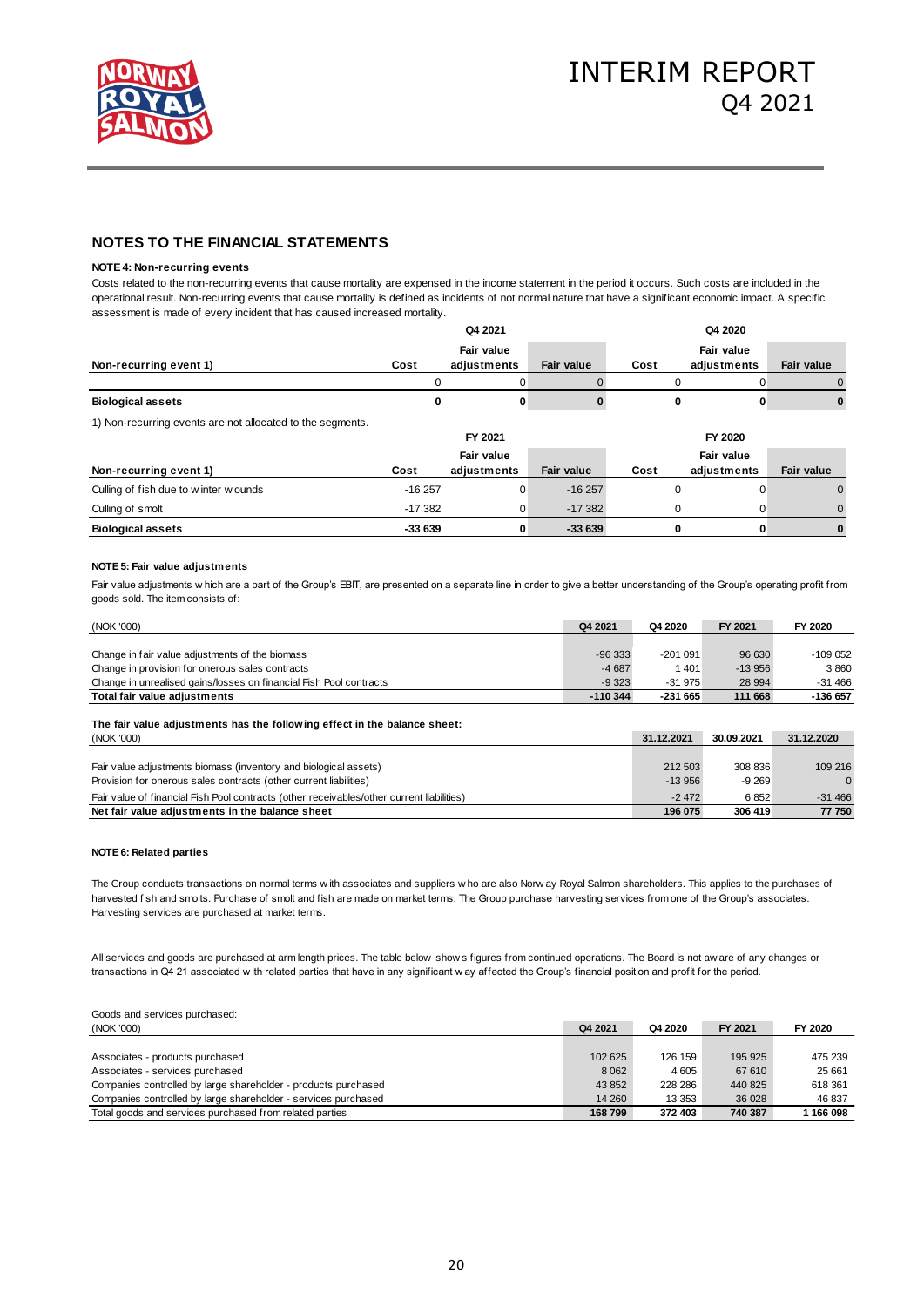

#### **NOTE 7: Investments in associates**

|                                                                                                                        |              |            |                    |               |            | Share of volume          |  |
|------------------------------------------------------------------------------------------------------------------------|--------------|------------|--------------------|---------------|------------|--------------------------|--|
|                                                                                                                        |              |            | Share of           |               |            | harvested -              |  |
|                                                                                                                        |              | Book value | profit/loss in the |               | Book value | tonnes HOG               |  |
| (NOK '000)                                                                                                             | Shareholding | 01.10.2021 | period after tax   | Other changes | 31.12.2021 | 31.12.2021 <sup>1)</sup> |  |
|                                                                                                                        |              |            |                    |               |            |                          |  |
| Wilsgård Fiskeoppdrett AS                                                                                              | 37,50 %      | 175 302    | 12 248             | $-541$        | 187 009    | 571                      |  |
| Hellesund Fiskeoppdrett AS                                                                                             | 33,50 %      | 187 575    | 5883               | $-432$        | 193 026    | 201                      |  |
| Nordnorsk Smolt AS <sup>2</sup>                                                                                        | 50,00 %      | 36 734     | $-1966$            | 12 500        | 47 268     | $\mathbf 0$              |  |
| Other                                                                                                                  |              | 48         | 0                  | 0             | 48         | 0                        |  |
| Total associates Q4 2021                                                                                               |              | 399 658    | 16 165             | 11 527        | 427 353    | 771                      |  |
| Total associates Q4 2020                                                                                               |              | 666 860    | $-45719$           | 100 715       | 721 855    | 3 2 4 1                  |  |
| <sup>1</sup> The harvested volume comprises NRS' share of the harvested volume of associates                           |              |            |                    |               |            |                          |  |
| <sup>2)</sup> Other changes regarding Nordnorsk Smolt AS relates to a capital increase during the fourth quarter 2021. |              |            |                    |               |            |                          |  |
| The Group's associated companies together own nine fish farming licenses in Norw ay                                    |              |            |                    |               |            |                          |  |

The consolidated financial statements include the Group's share of results from associates according to the equity method. The equity method is regarded as The Group's associated companies together ow n nine fish farming licenses in Norw ay<br>The consolidated financial statements include the Group's share of results from associates according to the equity method. The equity met The fair value of the shares ow ned by the associates in Norw ay Royal Salmon ASA has therefore not been recognised in the consolidated financial statements.

#### **Associates that own shares in NRS as of 31 December 2021:**

|                            | NRS'            |           |               |               |
|----------------------------|-----------------|-----------|---------------|---------------|
|                            | shareholding in | Number of |               | NRS' share of |
|                            | associate       | shares    | Fair value 1) | fair value    |
| Hellesund Fiskeoppdrett AS | 33.50 %         | 051 076   | 171 746       | 57 535        |
| <b>Totalt</b>              |                 | 1051076   | 171 746       | 57 535        |

<sup>1)</sup> Fair value is calculated as the closing price of https://live.euronext.com/en/markets/oslo on the balance sheet date for the Norw ay Royal Salmon share multiplied by the number of shares.

#### **NOTE 8: Bank covenants and financing**

**NOTE 8: Bank covenants and financing**<br>The Group's main borrow ing covenants are one requiring an equity ratio of at least 30 per cent, adjusted for IFRS 16 effects, and another requiring that the short-<br>term credit facili term credit facility shall not exceed 75 per cent of the carrying value of inventory and accounts receivables. At the end of Q4 2021 the Group is in compliance NOTE 8: Bank covenants and financing<br>The Group's main borrow ing covenants are one requiring an equity ratio of at least 30 per cent, adjusted for IFRS 16 effects, and another requirem credit facility shall not exceed 75 p The Group's main borrow ing covenants are one requiring an equity ratio of at least 30 term credit facility shall not exceed 75 per cent of the carrying value of inventory and it with the terms of its loan agreements. Plea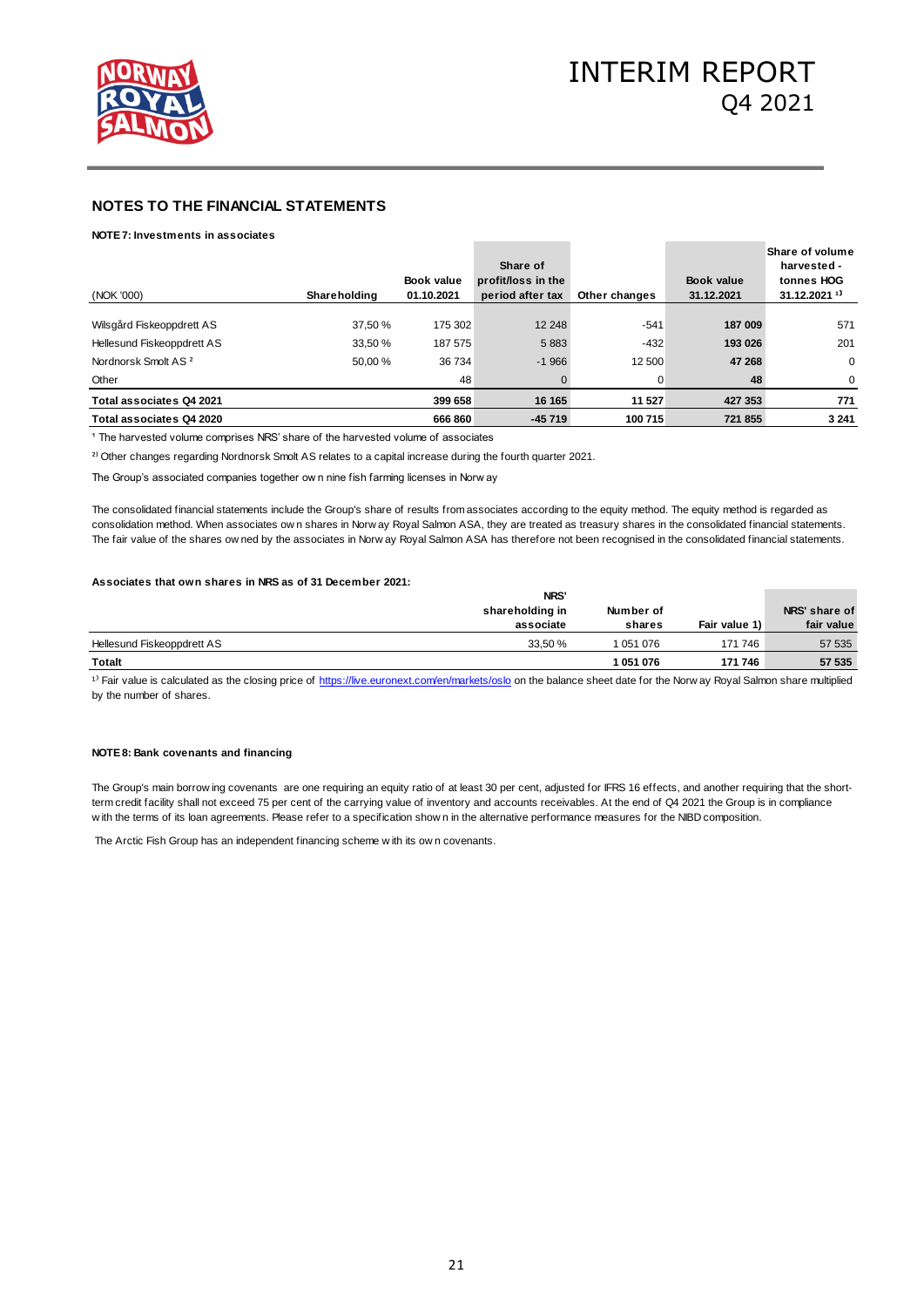

**NOTE 9: Shareholders** 

**Ownership structure – the 20 largest shareholders as at 31.12.2021:**

| Shareholder                               | Antall     | Eierandel |
|-------------------------------------------|------------|-----------|
| <b>NTS ASA</b>                            | 29 688 820 | 68,14 %   |
| BROWN BROTHERS HARRIMAN & CO.             | 1 169 013  | 2,68 %    |
| <b>HELLESUND FISKEOPPDRETT AS</b>         | 1 051 076  | 2,41 %    |
| <b>HAVBRUKSINVEST AS</b>                  | 700 775    | 1,61 %    |
| THE NORTHERN TRUST COMP, LONDON BR        | 632 514    | 1,45 %    |
| STATE STREET BANK AND TRUST COMP          | 624 192    | 1,43 %    |
| MORGAN STANLEY & CO. INT. PLC.            | 615914     | 1,41 %    |
| RBC INVESTOR SERVICES TRUST               | 573 575    | 1,32 %    |
| <b>BNP PARIBAS SECURITIES SERVICES</b>    | 457 856    | 1,05 %    |
| JPMORGAN CHASE BANK, N.A., LONDON         | 388 466    | 0.89%     |
| THE BANK OF NEW YORK MELLON               | 363 087    | 0,83%     |
| JPMORGAN CHASE BANK, N.A., LONDON         | 266 980    | 0.61%     |
| THE BANK OF NEW YORK MELLON               | 218 631    | 0,50%     |
| J.P. MORGAN BANK LUXEMBOURG S.A.          | 215 934    | 0,50 %    |
| EUROCLEAR BANK S.A./N.V.                  | 208 990    | 0,48%     |
| NORWAY ROYAL SALMON ASA                   | 197 495    | 0,45 %    |
| <b>FORTE NORGE</b>                        | 190 000    | 0,44%     |
| RBC INVESTOR SERVICES TRUST               | 186 895    | 0,43%     |
| <b>NYHAMN AS</b>                          | 171 000    | 0,39 %    |
| STATE STREET BANK AND TRUST COMP          | 140 108    | 0,32%     |
| Total 20 largest shareholders             | 38 061 321 | 87,35 %   |
| Total other shareholders                  | 5 510 870  | 12,65 %   |
| Total no. of shares                       | 43 572 191 | 100,00 %  |
| NORWAY ROYAL SALMON ASA (Treasury shares) | 197 495    | 0,45 %    |
| Total no. of outstanding shares           | 43 374 696 |           |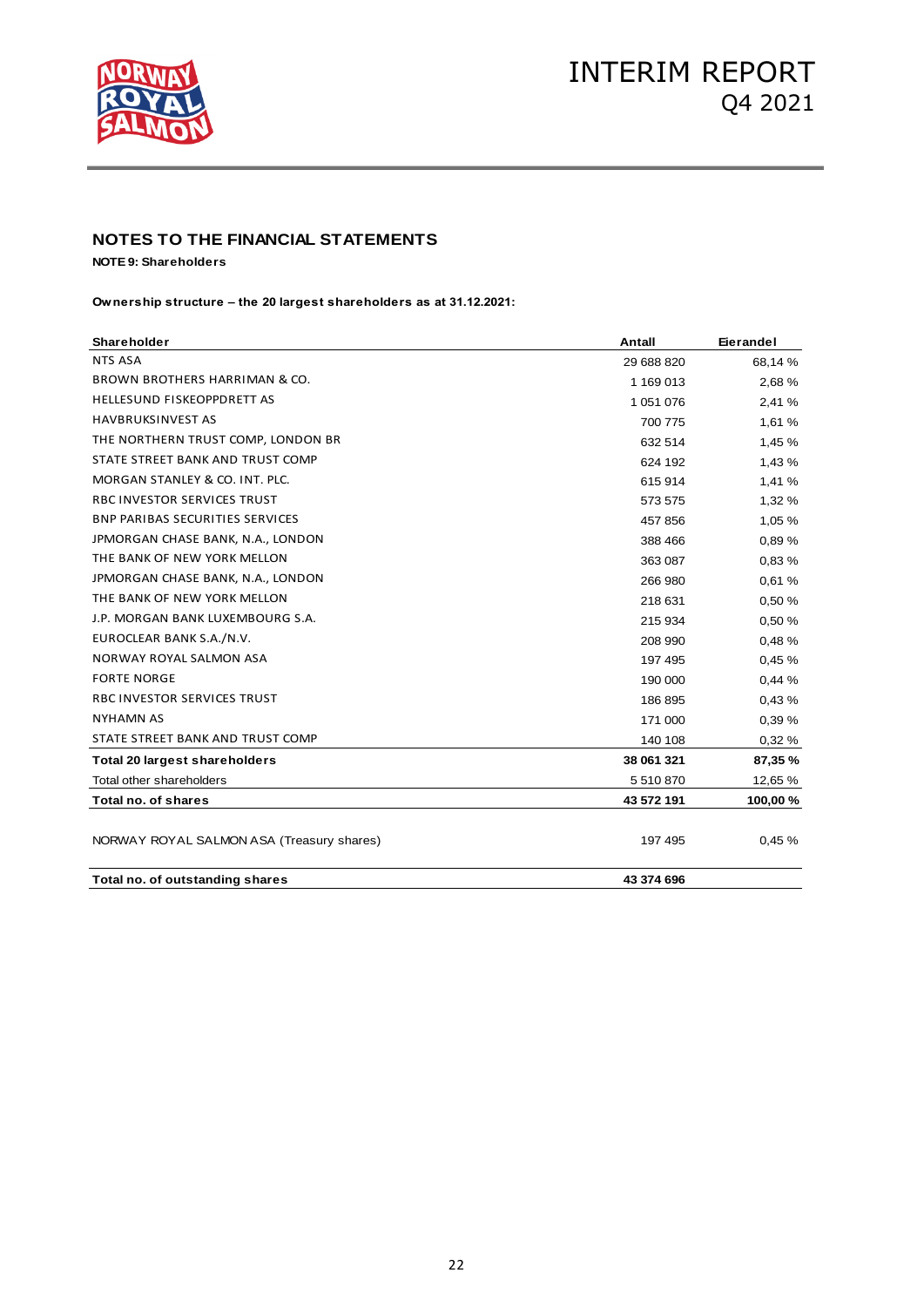

#### **Alternative performance measures**

The consolidated financial statements of Norw ay Royal Salmon ASA are prepared in accordance w ith the International Financial Reporting Standards (IFRS). In addition, the management prepares alternative performance measures to provide useful and relevant information to the users of the financial statements. Alternative performance measures are designed to increase the understanding of the underlying operational performance and are not a substitute for the consolidated financial statements prepared in accordance w ith the International Financial Reporting Standards (IFRS). The performance measures are regularly review ed by the Board. The alternative performance measures can be defined and used differently by other companies.

#### **Net Interest-bearing debt**

Net interest-bearing debt is defined as the net of long-term debt, short-term debt and bank deposits. The measure is useful and necessary information to investors and other users of the financial statements to assess the net of the interest-bearing external capital used to finance the group. The measure is used to calculate the return on capital employed and highlights the Group's ability to take on more debt.

| (NOK '000)                                | 31.12.2021    | 30.09.2021 | 31.12.2020 |
|-------------------------------------------|---------------|------------|------------|
| Reported long-term interest-bearing debt  | 2 2 6 4 8 9 5 | 1910733    | 1378 514   |
| Reported short-term interest-bearing debt | 381 733       | 354 558    | 226 819    |
| Interest-bearing long-term receivables    |               | 0          | $-45000$   |
| Reported bank deposits                    | $-65188$      | -80 365    | -38 753    |
| Total net interest bearing debt           | 2 581 439     | 2 184 925  | 1 521 580  |
| Lease liabilities (IFRS 16 effects)       | $-292854$     | $-298260$  | $-227026$  |
| NIBD according to bank covenant           | 2 2 8 5 5 8 6 | 1886 665   | 294 554    |

#### **Equity ratio**

The equity ratio is defined as equity divided by total assets. The measure is expressed as a percentage. The measure is relevant to users of the financial statements to **NIBD according to bank covenant**<br>**Equity ratio**<br>The equity ratio is defined as equity divided by total assets. The measure is expressed as a percentage. The measure is relev<br>see how much of the assets are financed w ith e

| (NOK '000)            | 31.12.2021    | 30.09.2021    | 31.12.2020 |
|-----------------------|---------------|---------------|------------|
| Reported equity       | 4 4 4 3 3 5 0 | 4 4 2 1 2 5 1 | 3 130 692  |
| Reported total assets | 8 442 234     | 8 0 5 4 5 4 5 | 5814710    |
| <b>Equity ratio</b>   | 52.6 %        | 54.9%         | 53,8%      |

#### **Operational EBIT per kg**

Operational EBIT per kg is defined as a central performance measure for Norw ay Royal Salmon ASA. The measure is used to evaluate the profitability of sold goods and the operations of the Group. The measure is calculated before unallocated costs and extraordinary events, fair value adjustments, income from associated companies, financial expenses and taxes. The measure is expressed per kg harvested volume.

| (NOK '000)                    | Q4 2021  | Q4 2020 | FY 2021 | FY 2020     |
|-------------------------------|----------|---------|---------|-------------|
|                               |          |         |         |             |
| <b>Operational EBIT</b>       | 101 630  | 16 997  | 344 260 | 246 252     |
| Unallocated expenses          | 23 3 3 5 | 19 077  | 96 409  | 56 227      |
| Non-recurring events (note 4) | $\Omega$ | 0       | 33 639  | $\mathbf 0$ |
| <b>Operational EBIT</b>       | 124 965  | 36 074  | 474 308 | 302 479     |
| Harvested volume (tonnes)     | 13 257   | 7 1 4 8 | 49 640  | 30 509      |
| Operation EBIT per kg         | 9,43     | 5,05    | 9,55    | 9,91        |